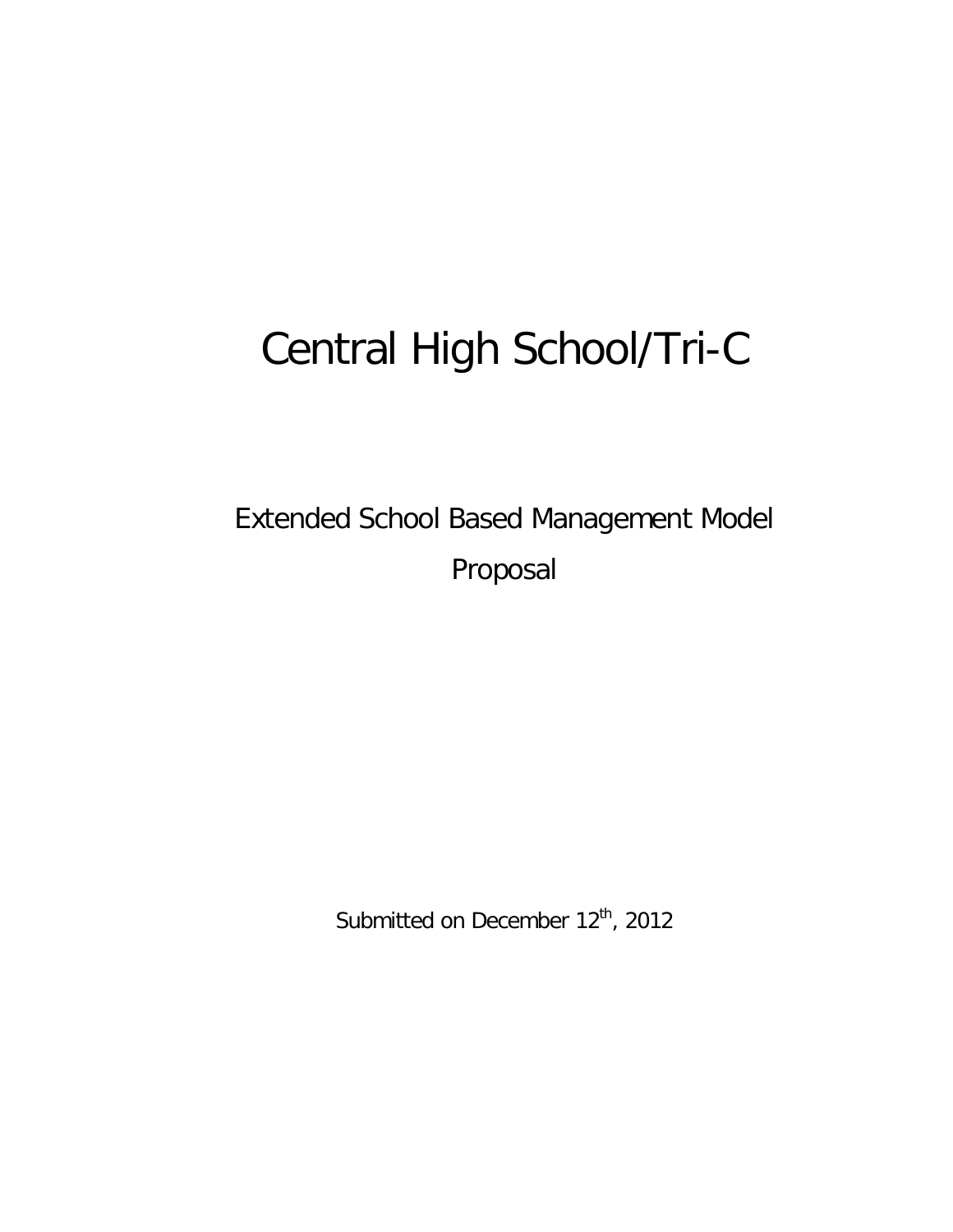# **Table of Contents**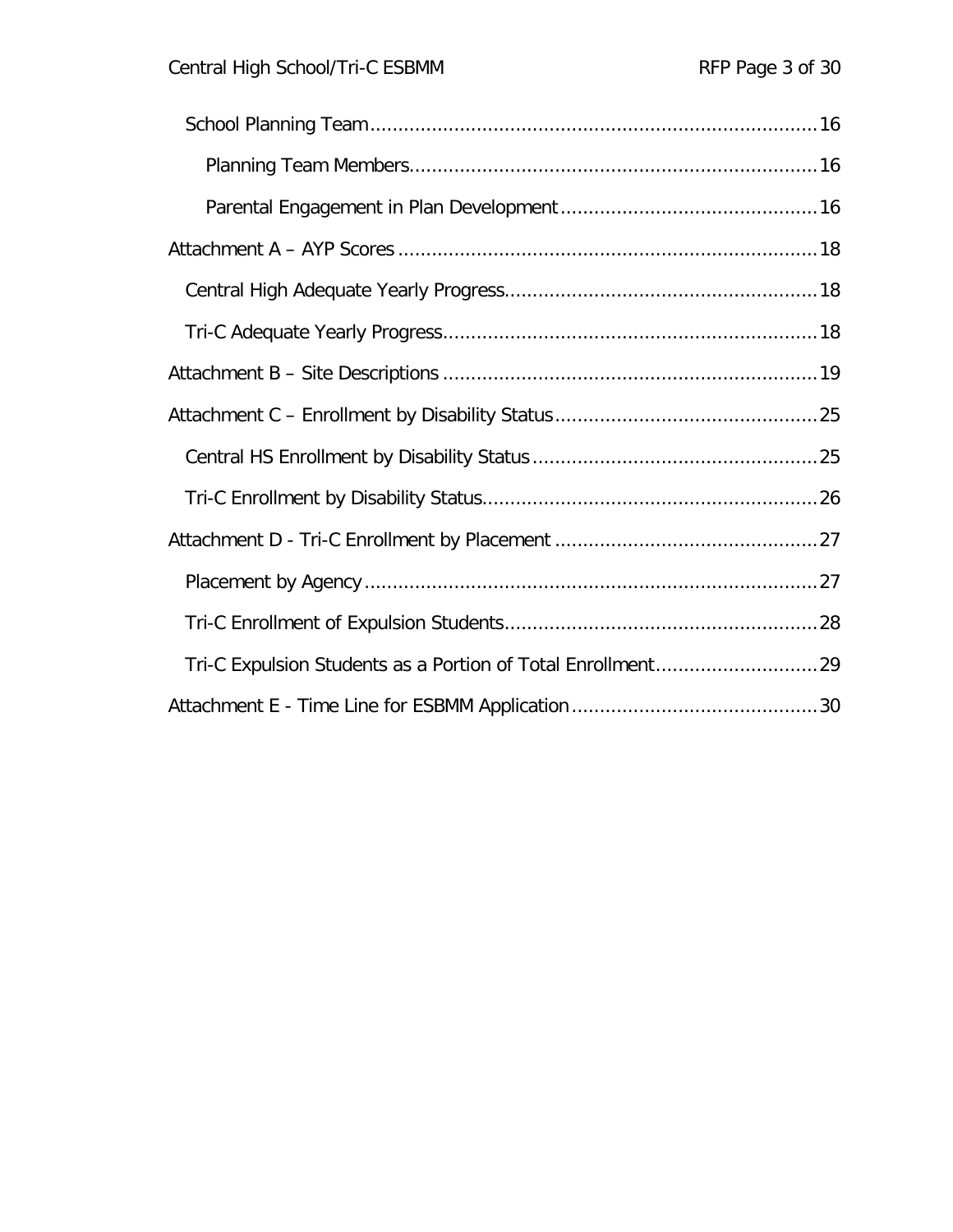# Summary Analysis

# <span id="page-3-1"></span><span id="page-3-0"></span>**Mission Statement**

Central High School/Tri-C is a multi-site, district-wide, dropout prevention and credit recovery school. The school welcomes all at-risk students into a safe, nurturing environment. Central High School/Tri-C is dedicated to providing a rigorous, individualized, standards-based, instructional program. Our mission is to prepare students to graduate and/or be employed and to become self-motivated, successful, contributing members of society with 21<sup>st</sup> Century Skills.

# <span id="page-3-2"></span>**Vision Statement**

Our vision of Central High School/Tri-C is that, in partnership with home and community, we will enable students to become self-motivated, socially responsible individuals who are productive and contribute to their families and communities. We envision providing students with a safe, technologically rich environment that provides successful research-based instruction by dedicated and highly qualified personnel who are provided with appropriate resources.

# <span id="page-3-3"></span>**Core Beliefs**

- Given the right support and instruction, every student will succeed. However, each student must set individualized goals and have a supportive learning plan to reach these goals.
- Environment plays a key factor in student success. Students should be provided a learning environment that meets their needs with appropriate caring staff and materials.
- Unique circumstances require innovative schools. Central/Tri-C is designed to function as a place for students who have been unsuccessful in a traditional setting.
- Small learning settings allow for greater rapport between teachers and students.
- Collaborative school governance and local empowerment increases commitment by all stakeholders.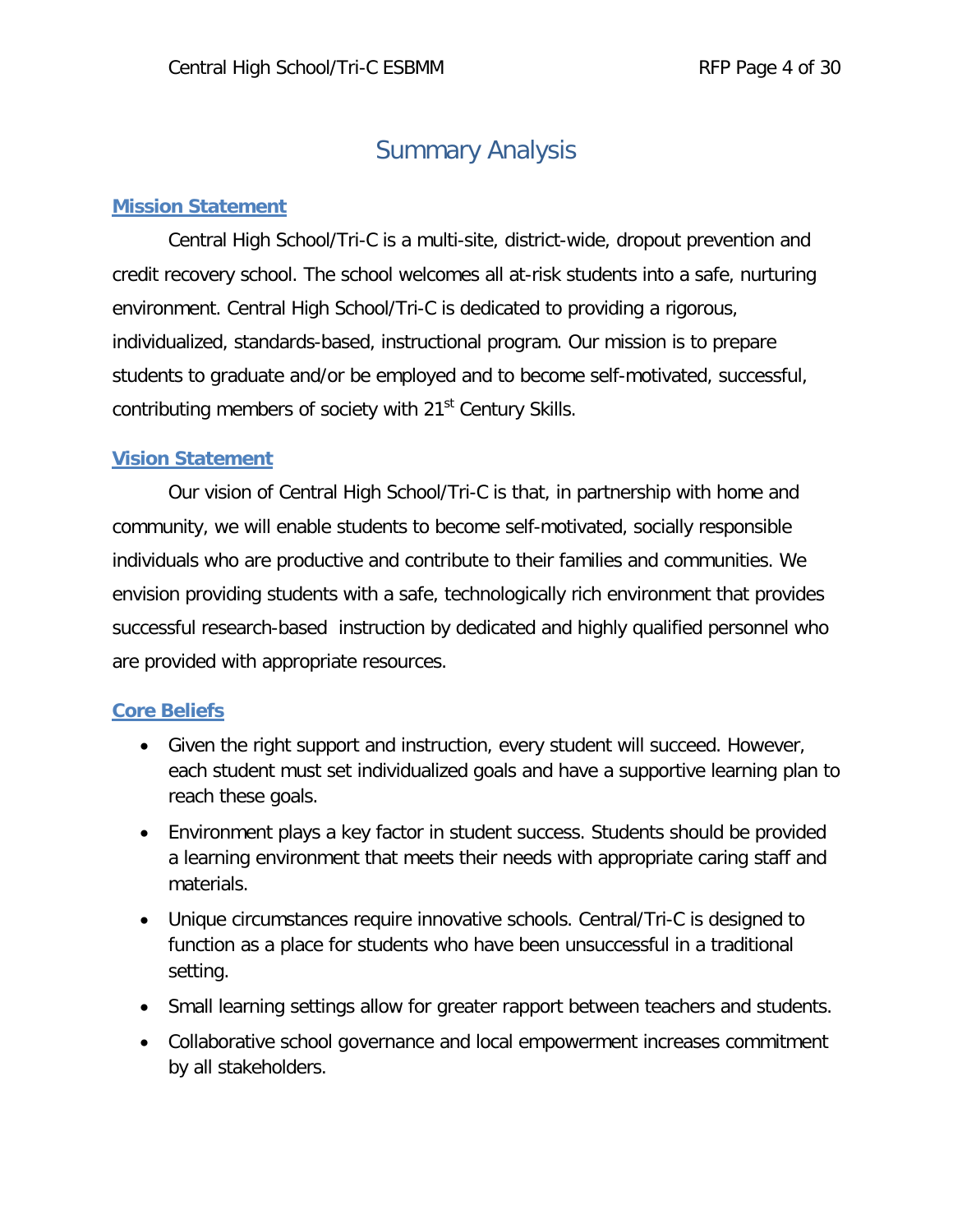# School Data Analysis

# <span id="page-4-1"></span><span id="page-4-0"></span>**Adequate Yearly Progress**

CENTRAL HIGH SCHOOL

The Academic Performance Index (API) for Central High declined from the 2010 base score of 464 by 36 points to 438 in 2011. It declined again by 11 points to 427 in 2012. This includes a 32-point loss for the subgroup English Learners from 2011 to 2012. Central High did not make Adequate Yearly progress (AYP) in 2012. It met 0 of the 12 AYP criteria. When looking at statistically significant changes to explain the drop, there has been some increase in the number of English Learners. After holding steady at approximately 165 for the three previous years, the number of EL students rose to 191 in 2011 before falling back to 175 in 2012. Perhaps more significantly, during the same time the attendance rate held steady for the three previous years at about 75% before falling precipitously to 62% in 2011 and to 52% in 2012. A deeper and thoughtful analysis of EL instructional and attendance practices are an area of need.

### CDS/TRI-C

The Academic Performance Index (API) for Tri-C increased from the 2010 base score of 367 by 23 points to 390 in 2011. It declined by 8 points to 382 in 2012. The API for English Learners declined by 67 points from 434 in 2011 to 367 in 2012, while students with disabilities showed a 20-point gain. Tri-C did not make Adequate Yearly progress (AYP) in 2012. It met two of the 6 AYP criteria. In English Language Arts, students in every subgroup did slightly better in 2012 than in 2011. As a whole, the percentage of students that achieved proficient or advanced went from 4.3% to 4.4%. In Mathematics, the percentage of students who scored proficient or advanced increased to 1.2% from .4%.

The students referred to CDS/Tri-C have multiple risk factors. While Tri-C API and AYP provide some indicators of student academic success, other non-academic factors must also be taken into account to determine actual school effectiveness. (See Attachment  $A - AYP$  Scores for a detailed chart)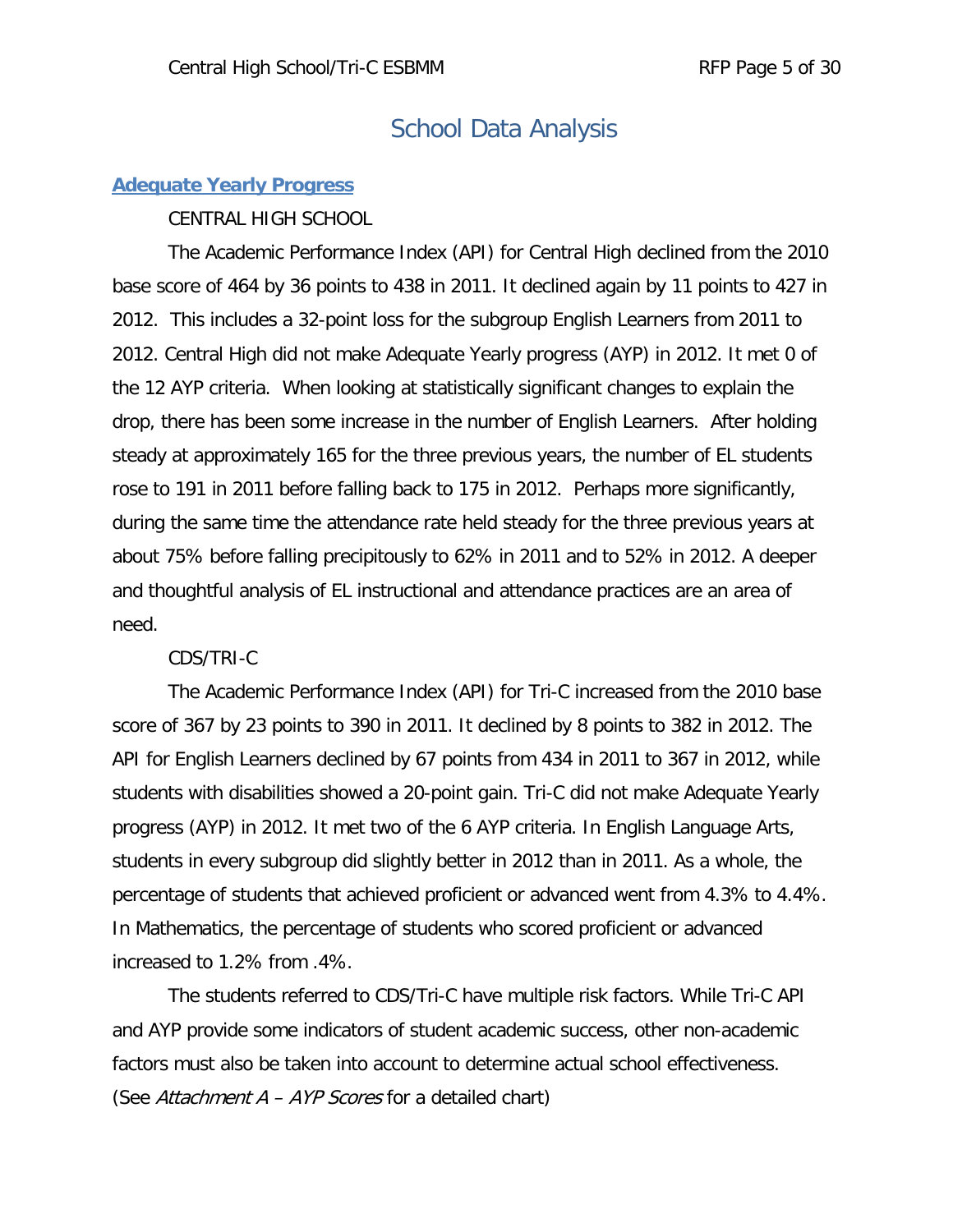### <span id="page-5-0"></span>**CELDT Data Trends**

**Central High School** - The California English Language Development Test (CELDT) scores have increased recently. The percentage of students scoring "proficient" on the CELDT went from 29% in 2011 to 38% in 2012. School-wide focus and effort have led to Central High School students being reclassified at an increased rate to 3.4% in 2012 as compared to 0% in 2011. The growth accountability objective increased from 50% to 58%.

**Tri-C** - Tri-C improved the proficiency scores on the CELDT test by 4.9%, going from 19.5% in 2011 to 24.4% in 2012. The reclassification rate was 3.6%.

Although the rates of re-designation have improved, long term EL students are still a focus of concern for the school.

### <span id="page-5-1"></span>**Attendance**

Tri-C has increased the percentage of students who have a high attendance rate from 62.6% in 2011 to 64.4% in 2012. This is not far from the district-wide goal of 66% which would suggest that Tri-C's policies, as being implemented, are working for the population. (As of this writing, the data is not available for Central High School for this year or the past several years.)

Clearly student attendance is an underlying factor in lack of student achievement and therefore a concern of the school community.

### <span id="page-5-2"></span>**Alternative Schools Accountability Model (ASAM)**

The California Public Schools Accountability Act of 1999 established ASAM which provides school-level accountability for alternative schools serving smaller numbers of highly mobile and at-risk students. Central High School/Tri-C utilizes the ASAM accountabilities of graduation, attendance, course/credit completion for the following main reasons:

- The Open Enrollment policy at our school enables students to enroll at anytime throughout the school year.
- The students we serve have multiple risk factors and are highly transient and credit deficient.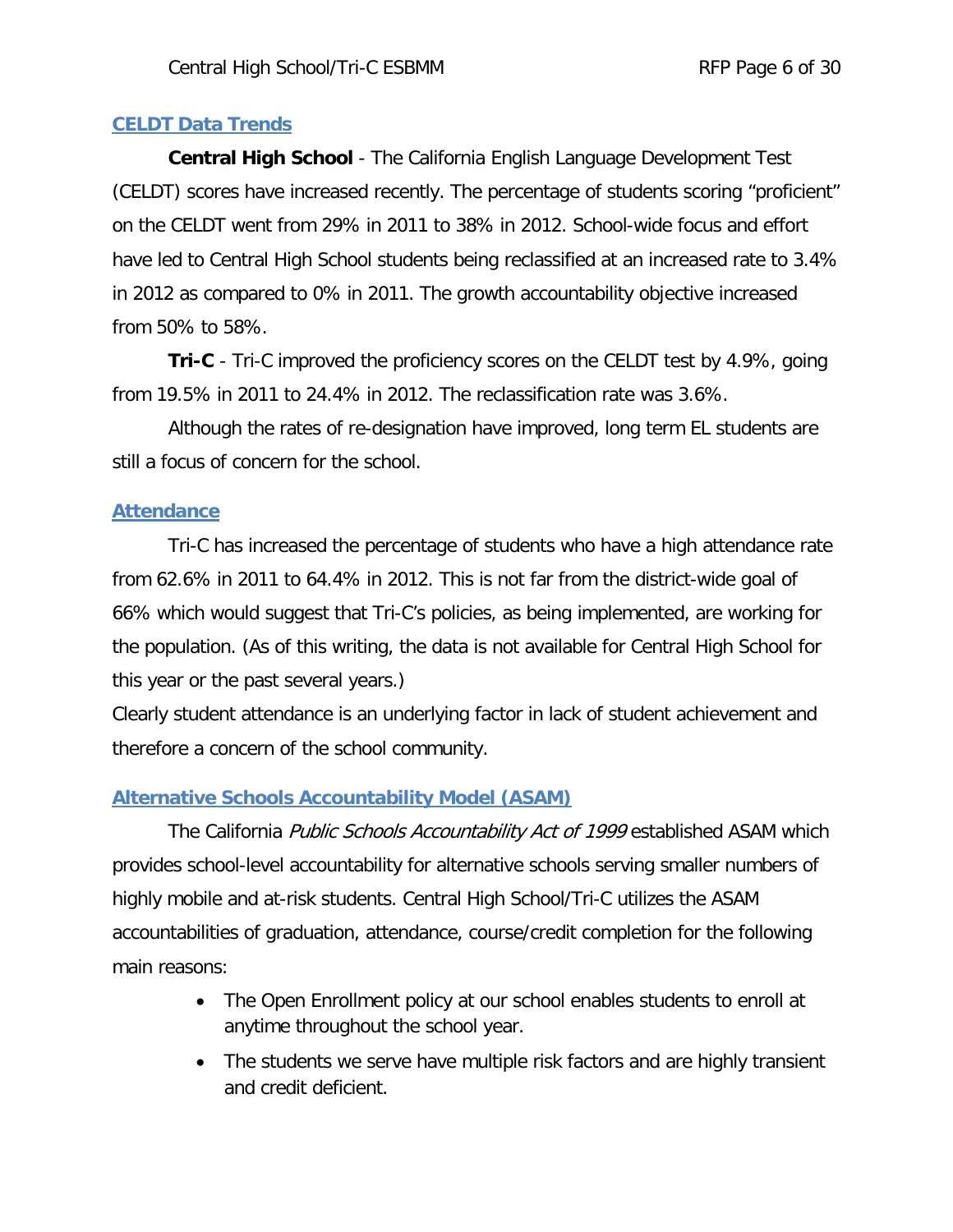- High stakes testing pressure traditional schools to find alternative placements for struggling students. While this practice may improve traditional schools test scores it causes concomitant low scores for the non-traditional schools such as Central/Tri-C who enroll these 'push-out'.
- As a population, the students who come to us have low academic skills and test scores, multiple risk factors scores and are undervalued and uninvolved. In addition to high school graduation, Central/Tri-C focuses on whole-student support including vocational training, job placement, academic, college and socio-emotional counseling. None of these are factored into the API.

To demonstrate the effectiveness of our school, in addition to state mandated assessments, we anticipate using the following data indicators:

- Number of students who graduate with a high school diploma.
- Attendance rate improvement
- Number of students who are concurrently enrolled with a community college and/or career/technical classes.
- English Learner re-designation rate (annual goal increase of 5%).

The above indicators are the marks of success in our student population and more closely aligned with the Central/Tri-C school mission.

In conclusion, the issues that must be addressed and therefore the top priorities to improve student achievement are as follows: improved student attendance, improved instructional support for teachers teaching in all A-G classes/subject areas, increased access to socio-emotional support for students and families and increased access to college, career and technical education.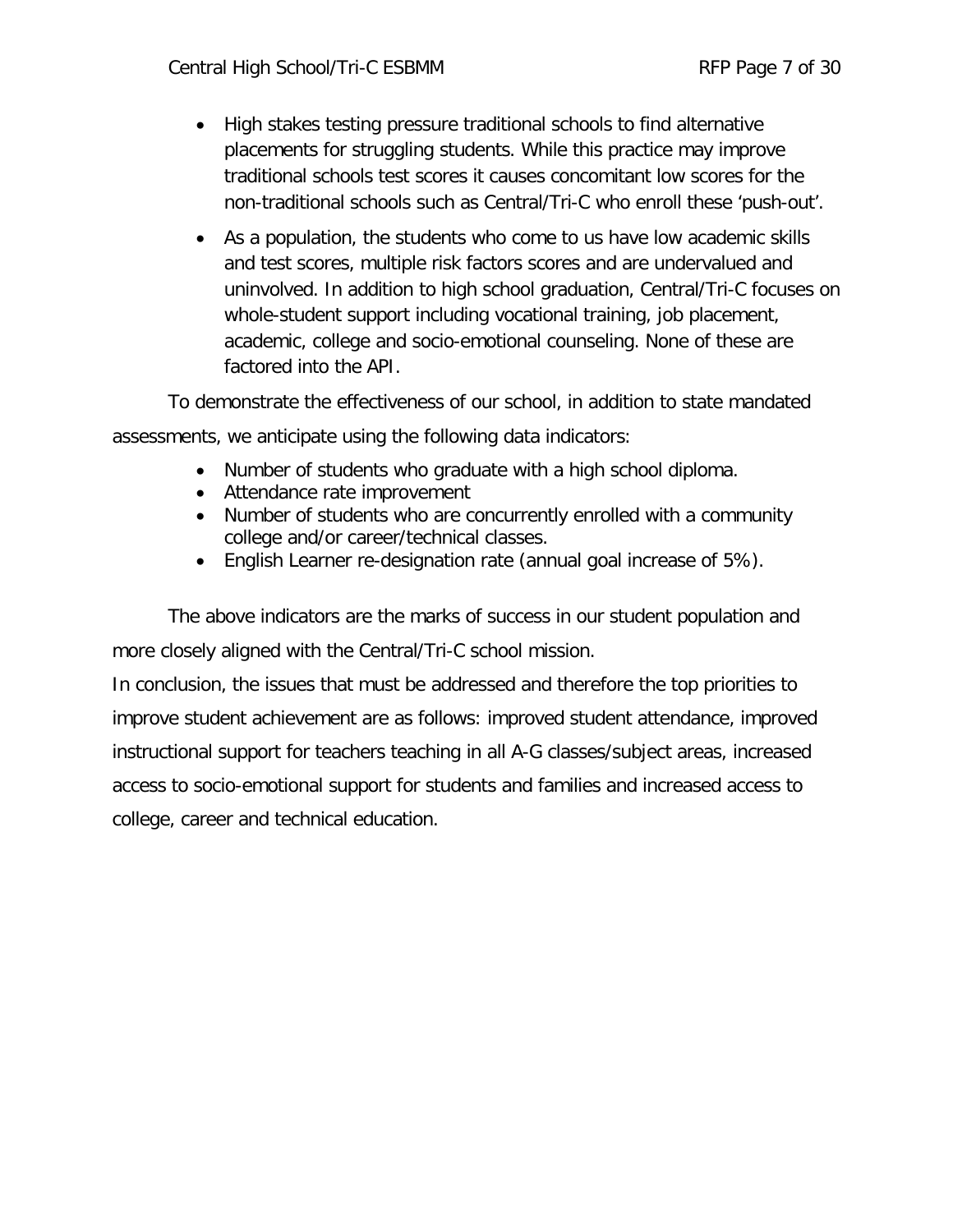# School Success Plan

### <span id="page-7-1"></span><span id="page-7-0"></span>**Instructional Program**

Nearly a third of Central High School students have special education plans. About a third of the students are long-term English Learners. In addition, all the students are at high risk for dropping out of school with multiple risk factors such as low credits, a history of failure, homelessness, safety issues, involvement in the juvenile justice system, pregnancy and parenting responsibilities, poverty and physical and mental health issues.

Although we believe that all students can learn and succeed, many will require additional supports to be successful. Central High School/Tri-C provides students with a more personalized learning environment than that which is commonly found in a comprehensive high school. Classroom teachers strive to create a safe, nurturing environment. They understand our students have more challenges than the average population. Thus it is imperative that staff be understanding, dedicated and appropriate for the students we have. The autonomy for the school stakeholders to choose staff is necessary for success.

#### <span id="page-7-2"></span>**Individualized Plan for Success**

In order for the school to achieve the goals identified in Section A each student, upon enrollment, will have a comprehensive needs assessment. In collaboration with parents and staff the student will develop plans, goals and a roadmap to achieve goals to meet the needs of the whole student. (i.e. academic, socio-emotional, career and technical, health.) The plan will be updated as needed or at least annually.

#### <span id="page-7-3"></span>**Individualized Instruction**

The school staff will continue to develop an instructional program in which students receive a range of instructional experiences and materials to meet their needs. This includes lessons and lectures for the entire class, small-group work, one-to-one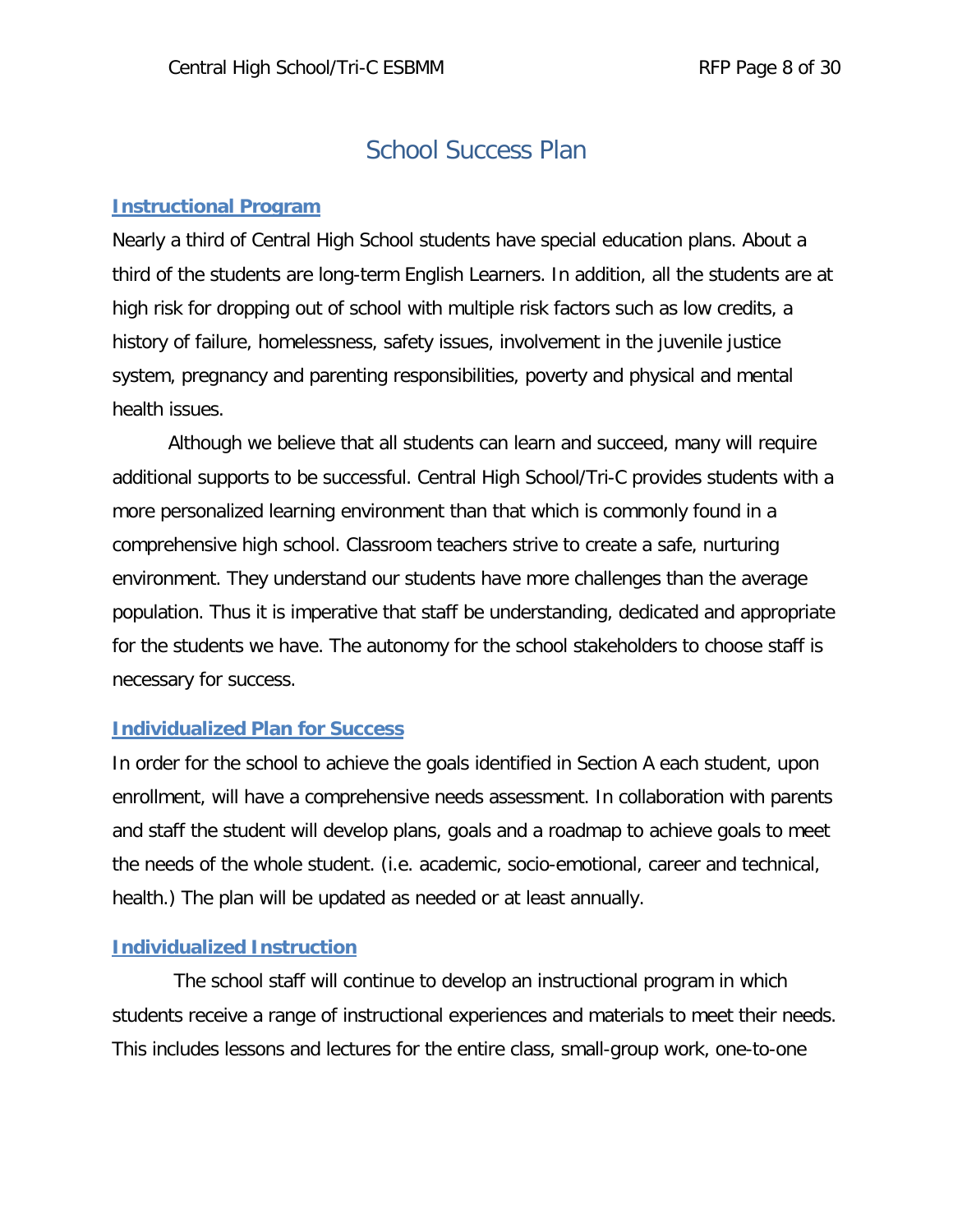instruction, project-based learning, computer based credit recovery and independent work time.

Some students may need a flexible schedule due to college and career classes, parenting or work obligations. The school will continue to develop partnerships with community and college and career and technical education to increase these opportunities for students.

With the ESBMM Model, and budget permitting, Central High School/Tri-C plans to return to a year-round schedule to allow students to increase credit recovery and provide support through-out the year.

In addition to our focus on classroom instruction to increase student achievement, we will also continue to provide the students with access to intervention. For six Saturday's preceding the CAHSEE test administration in March we will continue to offer CAHSEE Prep. Previously students who attended the program have either passed at least one section or have increased their score from the last test administration.

#### <span id="page-8-0"></span>**ESBMM Autonomies**

The autonomies available under ESBMM will allow Central High School/Tri-C to increase student achievement by individualizing an instructional program to meet the needs of each student. Control over funding will allow the school to provide increased class time for students. Control over bell schedules and curriculum are key to achieve the flexibility needed for students to be successful. Control over staff selection by the School Leadership Council is necessary to ensure staff congruence with the mission, vision and goals of our school for the success of our population of students.

#### <span id="page-8-1"></span>**Professional Development**

Central High School/Tri-C's multisite configuration provides a number of challenges for professional development. However, the professional development committee, made up of all stakeholders, is a strength within the school ensuring almost total participation by staff. Each year this collaborative committee conducts ongoing professional development based upon staff surveys, student achievement data and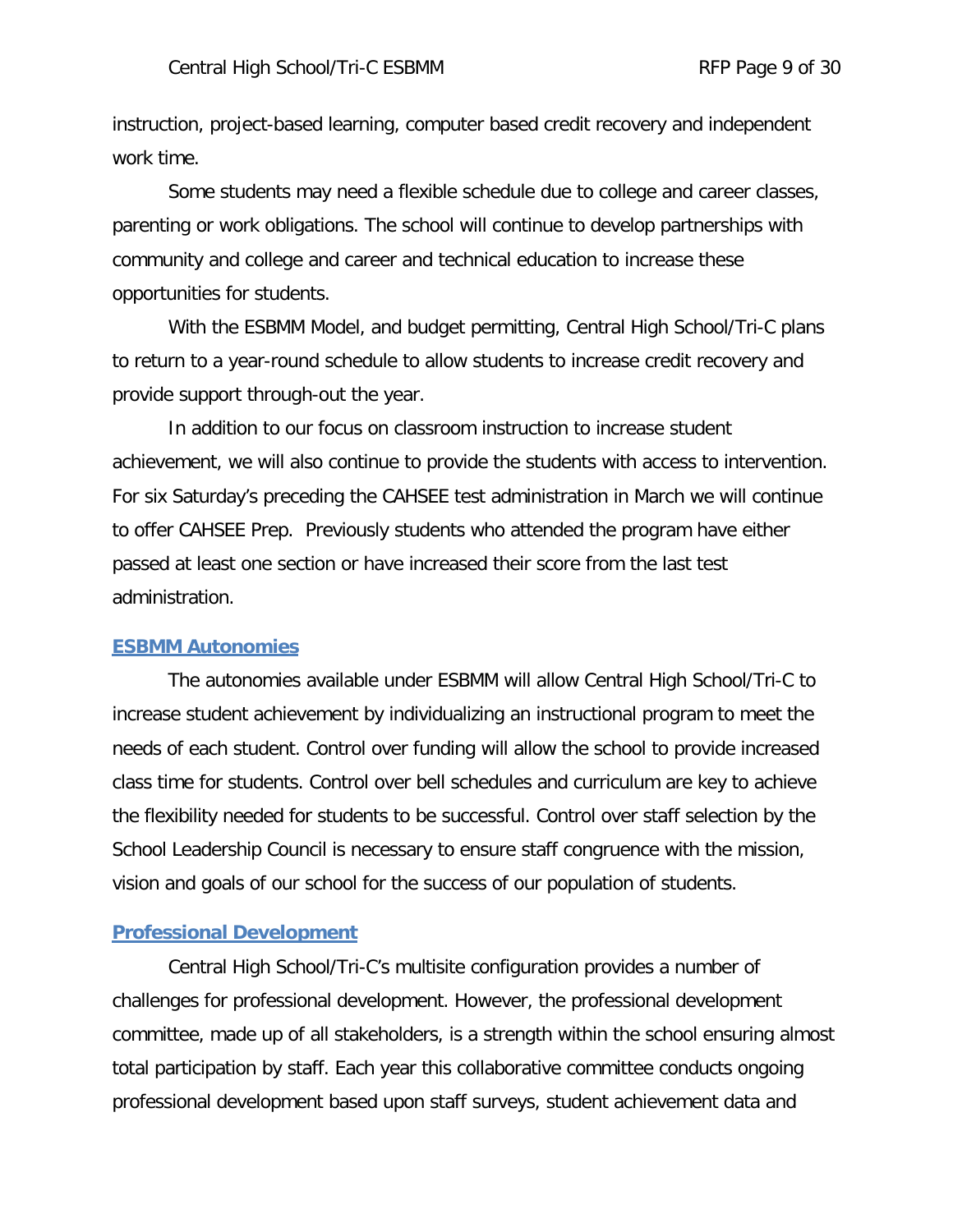research of best practices for all staff. Unique schools such as Central High School/Tri-C need unique professional development by the experts. The experienced and successful teachers and administrators of Central High School/Tri-C are the experts.

For the past three years, Central High School/Tri-C has used professional development days for teachers to work in subject area groups to develop, implement, reconstruct and re-teach lessons using the Japanese Lesson Study Model. These lessons and resources were shared with the entire faculty to assist teachers teaching outside their credentialed area. Each professional development concludes with an assessment by the staff that is shared with the presenter and the committee.

With increased autonomy allowed by ESBMM the committee will continue to work on developing 'best practices' for assisting staff working with the Central High/Tri-C student population. The committee has developed a three year plan which includes developing 'project based learning', developing formative and summative assessments to guide teacher instruction and the use of individualized student success plans. Professional development for teachers new to teaching our student population will include mentor teachers and visits to successful teachers to observe what works.

#### <span id="page-9-0"></span>**School Culture and Climate**

The staff agrees that all our students can succeed regardless of any initial academic shortcoming. Believing that our individual efforts are important and lead to change in student performance, our primary concern is how a student finishes not where he begins. By working together and supporting each other, we provide a positive environment that is one of the key components in the satisfaction, security, and achievement of our students. The results of the 2010-2012 Parent and Student Questionnaire indicate we are the school culture and climate for which we are striving. First, 97% of the respondents said that they felt welcome when coming into a Central High School classroom or office. 85% of the students who responded said that they felt safe and secure in their classrooms. This informs us that our efforts to make students welcome, secure and wanted have been recognized by our students and parents.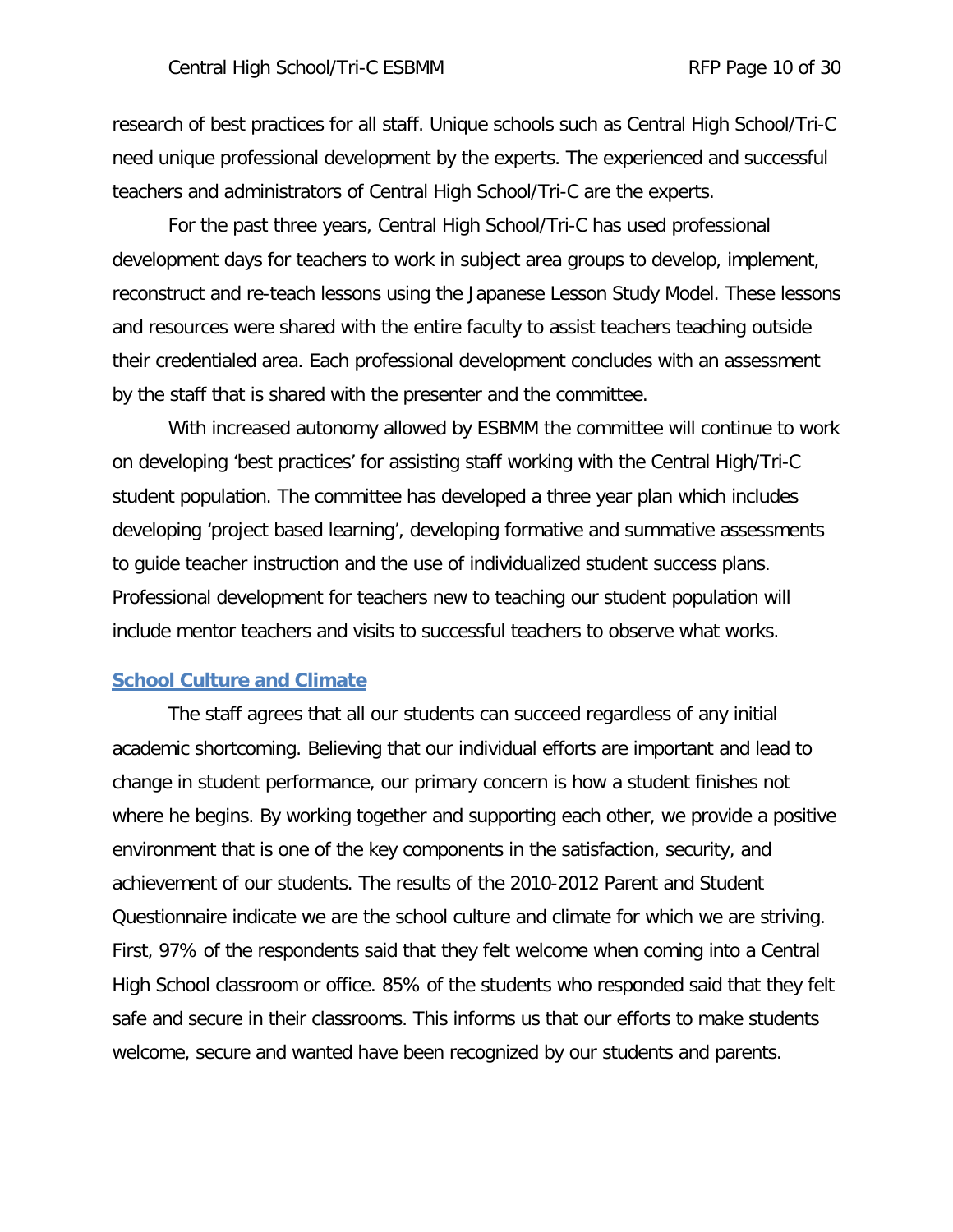Another statistic that validates the commitment of our staff is the staff's attendance record. In the 2010-2011 school-year, 73% of our staff had a 96% attendance record.

Community stakeholders, including students and parents, consistently acknowledge our commitment to the welfare of students, as is recognized by our WASC accreditation report. Central High School/Tri-C is one of the first alternative schools in LAUSD to receive a six-year accreditation. The WASC team recognized that through self-governance our faculty is involved in and committed to the goal of increasing student achievement. Following the LEARN model, School-based committees search for new instructional strategies and more effective methods to implement district-wide goals. The professional development committee is constantly searching for the best instructional approaches. Our philosophy is that good teaching strategies will foster increased student achievement.

Because we are committed to the success of all students, we participate in ongoing, rigorous self-examination of our instructional practices and methodologies and pursue changes when needed improvement is indicated. This proposal for ESBMM status is a manifestation of our culture and our willingness to pursue the change we believe will foster student improvement.

#### <span id="page-10-0"></span>**Parent and Community Engagement**

Parent involvement is a key component to increase student achievement. Many of our sites are not on school campuses but embedded in housing developments (Mar Vista), in community centers (All Peoples, Cypress Park) and in agencies (Job Corps, UAII). Our teachers and administrators work with personnel at each site who are welcome to participate in our self-governance. We have monthly School Site Council meetings for both Central High and Tri-C that are composed of parents, students, teachers, community representatives, and school administrators. The councils make budgetary decisions and sets school priorities. The School Site Council has been in operation for many years; it is diverse and highly effective. Our parent survey questionnaires for 2010-2011 indicate that 73% of those surveyed strongly agree that there are ongoing opportunities for involvement in the school. During this ESBMM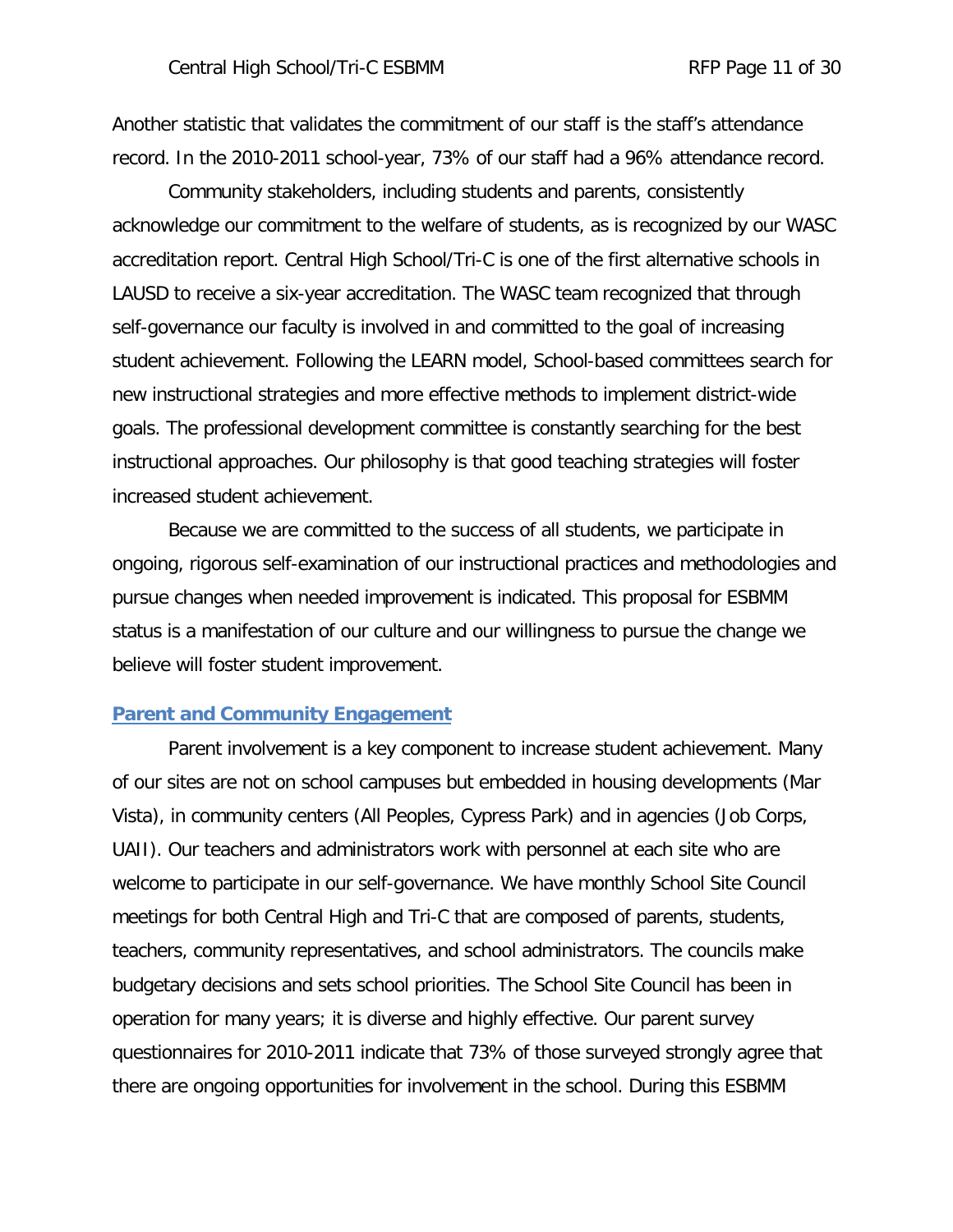application process the School Site Councils for both Central High and Tri-C have discussed the implications of becoming an ESBMM school and unanimously supported proceeding with the application process.

One of the key ways in which our program is unique, is the close relationship that each branch has with its community based agency support group. The agencies also provide services in many cases such as counseling, tutoring, supplies and equipment, extra-curricular activities and custodial services. The relationship between the classroom, its teacher and students, and the agency creates an unusually rich environment.

#### <span id="page-11-0"></span>**Central/Tri-C School Site Councils Recommendations**

The school site councils each consist of the principal, classroom teachers, parents or legal guardians, community members elected by parents, classified and student representatives. The functions and responsibilities of these councils are to ensure that Central H.S. and Tri-C each prepare a Single Plan for Student Achievement (SPSA). The SPSA is a blueprint to improve the academic performance of all students to the level of the targeted performance goals of the Academic Performance Index (API), the Adequate Yearly Progress (AYP) measures, and the LAUSD Performance Meter.

At the October meetings, these councils were informed of the E.S.B.M.M. proposal. The minutes reflect that the consensus of each was to pursue this model. These School Site Councils agreed that under the ESBMM governance stakeholders would retain the ability to hire staff that best meets the needs of our students. Our school would also be able choose and select strategies that best benefit our student population. In addition ESBMM very much resembles our current LEARN model which provides each stakeholder at our school an opportunity to voice opinions and make recommendations that help improve student academic performance.

#### <span id="page-11-1"></span>**Parental Involvement**

One of the most difficult challenges facing our school is to provide a schoolwide, parent involvement plan that allows meaningful participation by all parents and guardians. Teachers at each site work closely with their students' parents and guardians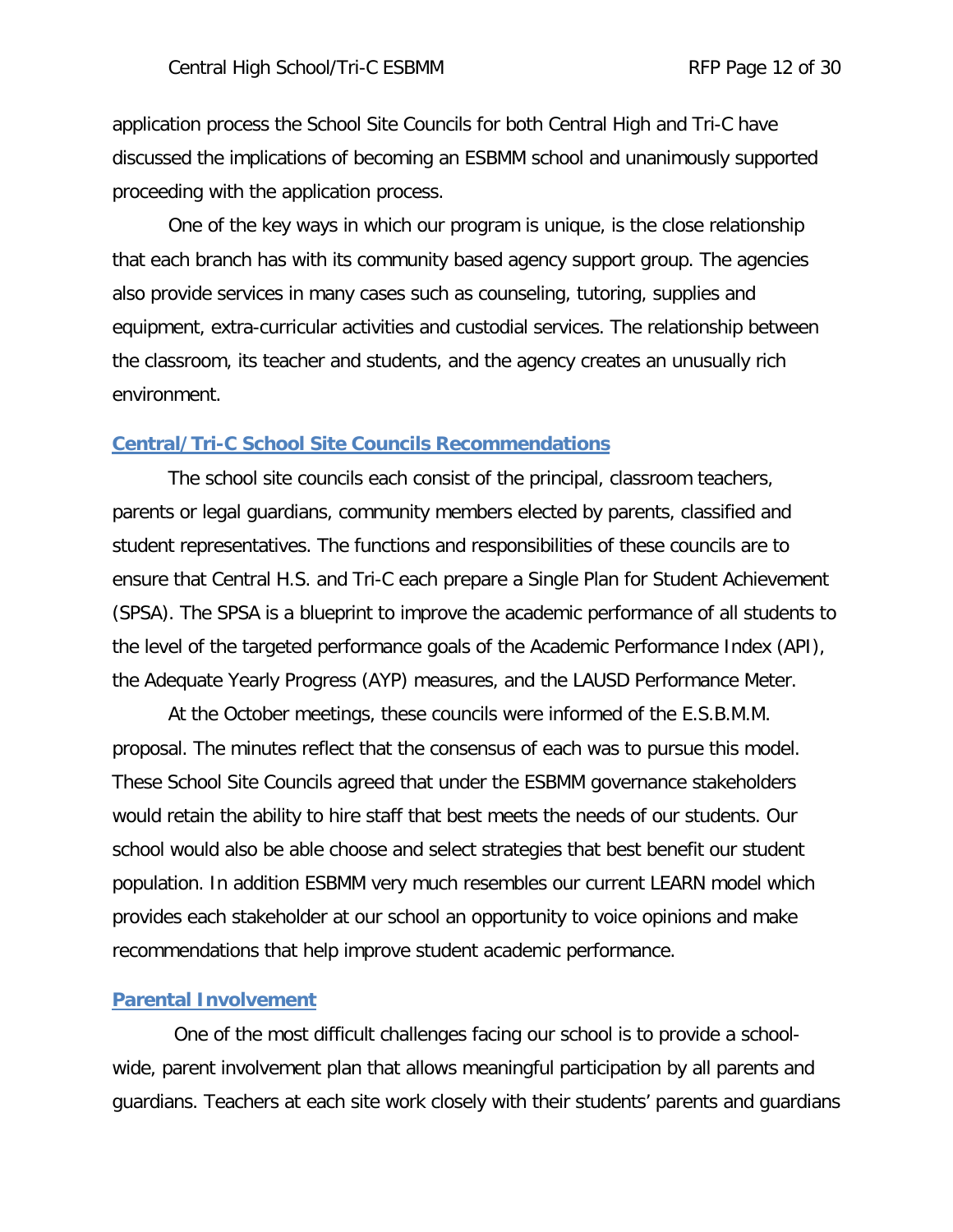through orientation meetings, daily telephone calls and conferences, but our greatest challenge is bringing our parents together as a group because our classrooms are spread across the entire district. Central High/Tri-C has been working for the past year to develop a total school plan for parent involvement to overcome these geographical constraints. The main elements in this plan include the following:

- A monthly school site council includes parents who assist in making allocations of funds available to the school.
- Parent/guardian and community representation on the LEARN Council.
- Parent/guardian involvement in the council subcommittees.
- Access to district/school information through a bilingual newsletter.
- Parent participation in the school's Staff Selection Committee that fills teaching positions.

Using this plan, parents/guardians have been guaranteed representation as full partners in our effort to improve student achievement, and are now strong student advocates. The plan is being assessed regularly through the Parent Satisfaction Survey as well as through school-created surveys and evaluations of activities. It has proven to be working as seen in increasing participation in parent/community member elections, school site and LEARN councils, and their constituent subcommittees.

# <span id="page-12-0"></span>**Additional Accountability Measures**

Central High School/Tri-C administrators and staff use the LAUSD Decision Support System and the state's Dataquest web site to collect and assess data. In addition, the school's API scores and AYP scores are reported in the newspaper and on the internet. Parents are mailed the results of their child's STAR, CAHSEE, and SAT. Every six weeks the school mails home progress reports to parents as well as quarterly reports of progress toward IEP goals. Teachers set up conferences with parents throughout the year to discuss student progress. Counselors contact the parents of struggling students.

At each faculty meeting, LEARN Council, SSC, and ELAC and CEAC, a recent and/or relevant piece of data is reported to the all stakeholders. The results of data are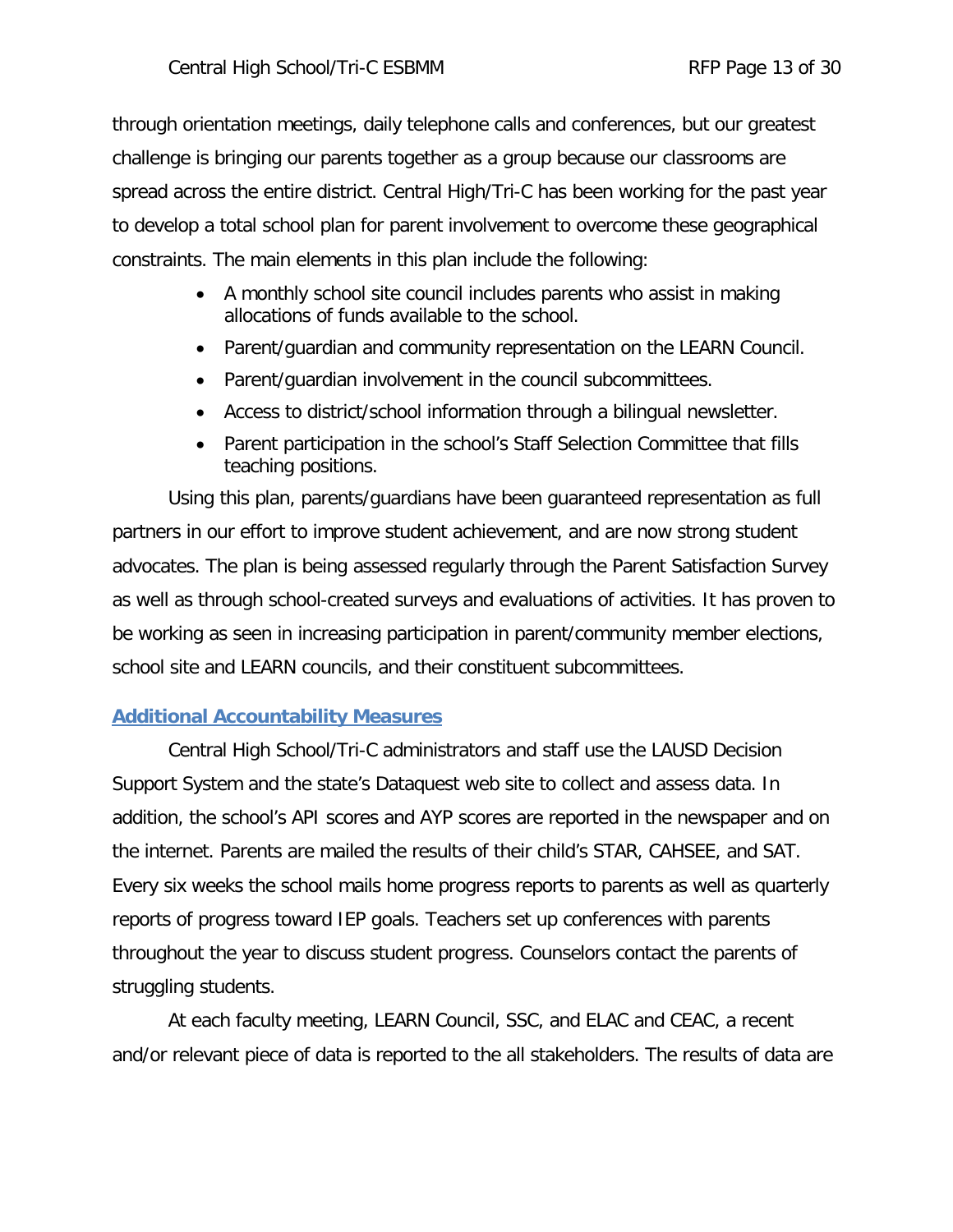discussed and analyzed by all stakeholders and form the basis for the review of goals, benchmarks, and for the annual revision of the single plan for student achievement.

In addition to mandated, norm-based tests, teachers employ a variety of criterion referenced assessments of student learning in their classrooms. Teacher criterion referenced tests include the following: essays, projects, reports, experiment write ups, presentations, and computer-based instruction results. Students take a summative assessment at the end of each course.

Students' reading levels and math abilities are tested upon enrollment and at the end of the school year. LAUSD periodic assessments are also used by teachers to assess competency of students in core subject areas. These results inform instruction as teachers modify instruction to re-teach concepts.

As an ESBMM school, evaluation will also include the collection of data on students' credit recovery and numbers of students graduating (including tracking 5th and  $6<sup>th</sup>$  year graduates).

#### <span id="page-13-0"></span>**Pupil Services and Attendance (PSA) Counselor**

In an on-going effort to improve student attendance and decrease the dropout rate at the school, Central HS/Tri-C has purchased the services of a Pupil Services and Attendance Counselor (PSAC) for the last 3 academic years. Administrators and teachers determined that in order to address student attendance issues, dropout prevention, and to address any other barriers that might prevent students from attending school, it was important to put in place an intervention plan that includes the purchased of a PSA Counselor.

The role of the PSA Counselor, in conjunction with teachers and administrators, is to develop and put in place strategies and interventions to increase student attendance, interventions such as:

- Daily phone calls (by teachers and PSAC) and documentation of calls (via Call Logs) from all classroom teachers to absent students.
- Logs are to be submitted on a weekly basis to the PSAC.
- Conduct parent/teacher conference, at all of the sites, to address attendance issues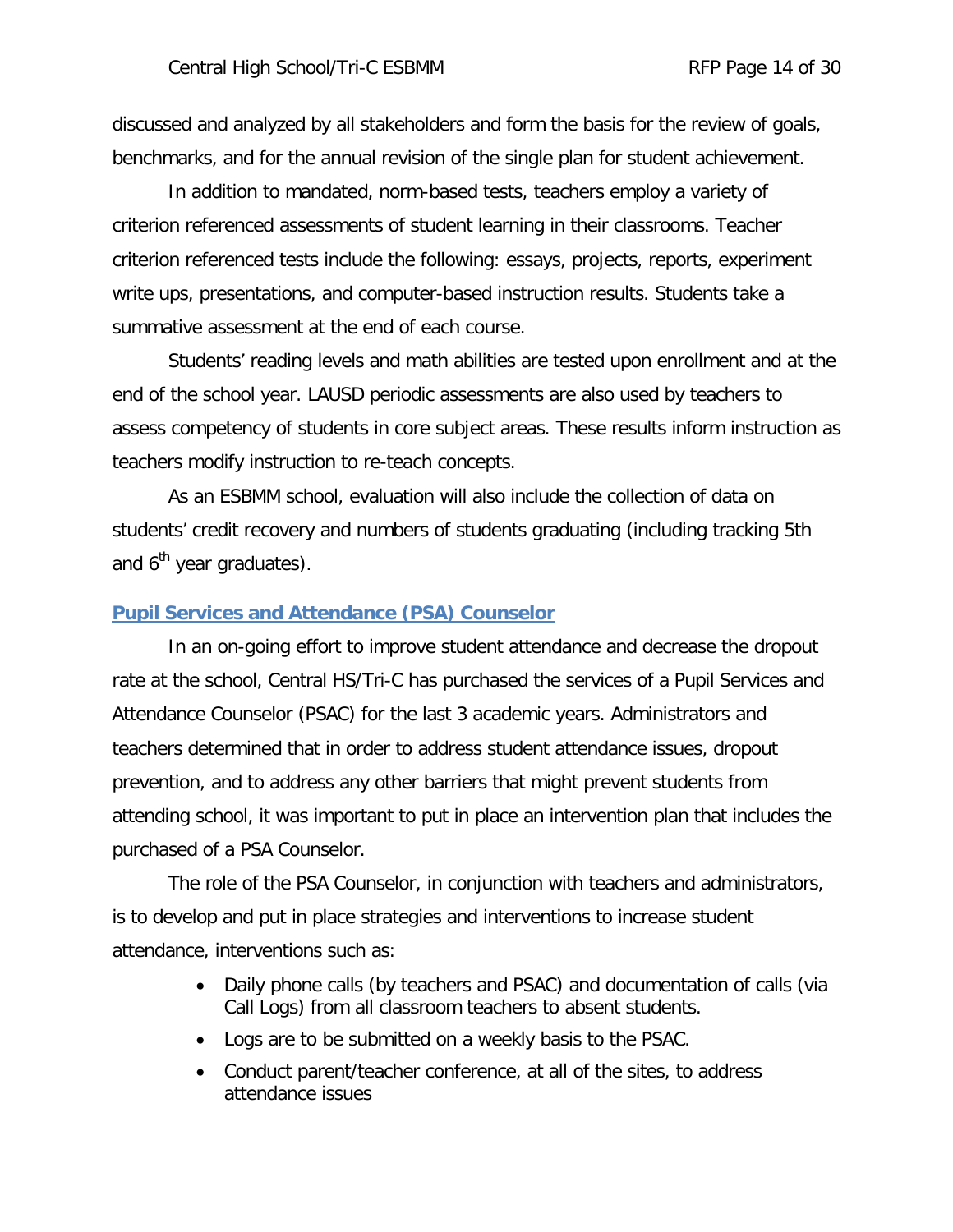- Mail truancy letters informing parents of students' absences
- Personal phone calls by PSAC to set up parent conferences to address attendance issues/barriers that prevent student from attending school
- PSAC conducts home visit to students with excessive absences and/or with other personal/family issues.
- PSAC provides referral services (mental health, social, medical etc…) for parents and students when appropriate and necessary.
- On-going dropout prevention and student place at other alt. ed. programs
- On-going work/update of Dropout Reports at Central HS/Tri-C

In order to demonstrate accountability, services and interventions provided by the school's PSA Counselor, in collaboration with teachers, a report of services from the academic year, 2011-12, has been attached. (See attached document).

# <span id="page-14-0"></span>**School Governance**

Central HS/Tri-C continues to be governed under the LEARN model. The LEARN Council works in conjunction with the School Site Councils of both schools. This governance has provided us with tools to meet the challenges experienced in the last decade. Even though LEARN is no longer supported by the District, we have continued with this reform model. ESBMM will allow us to continue a self-governance model with renewed support from the District and the contract. Our mission, in conjunction with our multi-site configuration, presents unique challenges and concerns. The school community needs the authority to select collaboratively teachers, administrators and staff who can meet the demands resulting from these challenges.

# <span id="page-14-1"></span>**Composition of decision-making councils**

Currently we have one LEARN Council representing both Central HS and Tri-C components of our school. All stakeholders are allowed to attend and to participate in any meeting, although only members of the council are allowed to participate in decision-making by consensus. The Principal is the administrative representative. The Central HS and Tri-C chapter chairs are automatically members of the LEARN Council. Other teacher/counselor representatives are nominated and elected by the combined CHS/Tri-C faculty. A classified representative is nominated and elected by the classified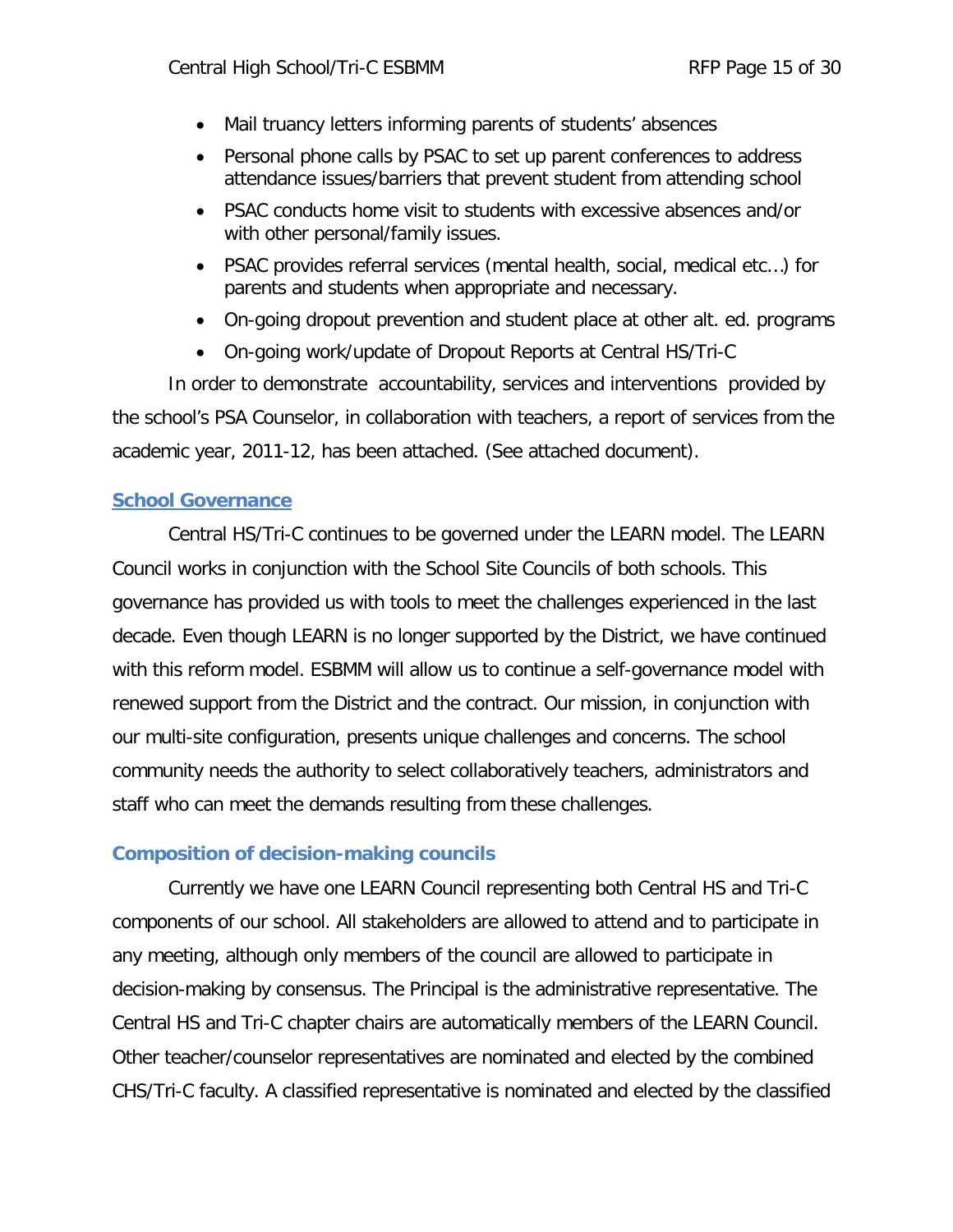staff. The council also includes elected parent and/or community and student representatives.

The LEARN council has a number of committees which meet separately and report back to the LEARN council about their particular issues. These are: Staff Selection, Professional Development, Special Education, Textbooks and Budget, Positive Behavior Support and School Safety, as well as instructional committees for each of the four core subject areas. The LEARN council and its committees makes decisions about certain budgetary items; staff selection; professional development; school safety issues.

# <span id="page-15-0"></span>**School Planning Team**

# <span id="page-15-1"></span>**Planning Team Members**

- 1. Janet Seary, Principal
- 2. Janine Antoine, Vice Principal
- 3. Gary Martinez, Vice Principal
- 4. Dan Ackerman, Chapter Chair, Teacher
- 5. Dave Wiseman, Special Education Teacher
- 6. Rod Napoltes, Tri-C Teacher
- 7. Santos Robles, Micro-computer Support Assistant
- 8. Courtney Ramsey, Administrative Assistant
- 9. Ric Perez, Teacher
- 10.Carmen Alderete, Special Education Teacher
- 11.Camere Solis, Staff Selection Chairman, Teacher
- 12.Florentina Grecu, Teacher
- 13.Hector Martinez, Tri-C Advisor

### <span id="page-15-2"></span>**Parental Engagement in Plan Development**

The ESBMM application process has helped us reinvigorate our School Site Council (SSC) parental involvement. We have two parallel site councils. One school site council exists for Tri-C, a community-centered expulsion program while another exists for Central High School, a continuation program. Both SSC's are involved in the application process since September. Every month, a major segment of the agenda of the two parallel councils is devoted to discussing the progress of the ESBMM application. The parents of the Central High School SSC voted to authorize the start of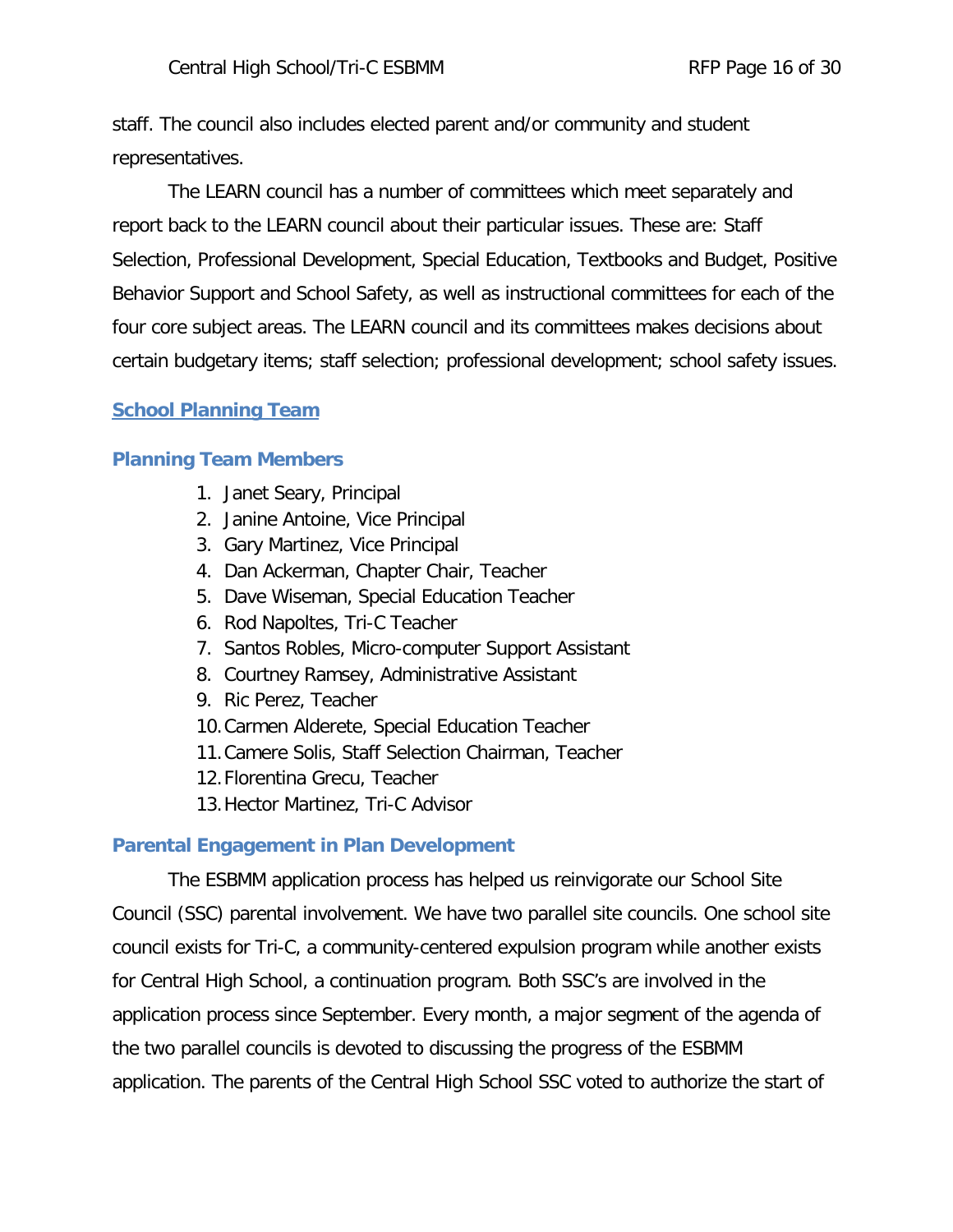### Central High School/Tri-C ESBMM RFP Page 17 of 30

the application process at the first council meeting of the year. In October, the Tri-C SSC participated in an awareness process. After briefing the parents, paired parent groups were formed and each pair brainstormed and came up with suggestions that the school could use in its reformation process. These suggestions were shared with the council as a whole. This is a new way for the Site Council to engage parents and involve them in the learning process of being an ESBMM school. We hope to continue this selfeducating process as we move into the future. The School Site Council is in the process of turning into the focal point for increased parent involvement. We believe the existence of the autonomies will have a motivating affect on parent participation. The ultimate goal will be to take parental input and incorporate it in our ongoing governance. Our two parallel school site councils will give greater priority to parental input as participation increases.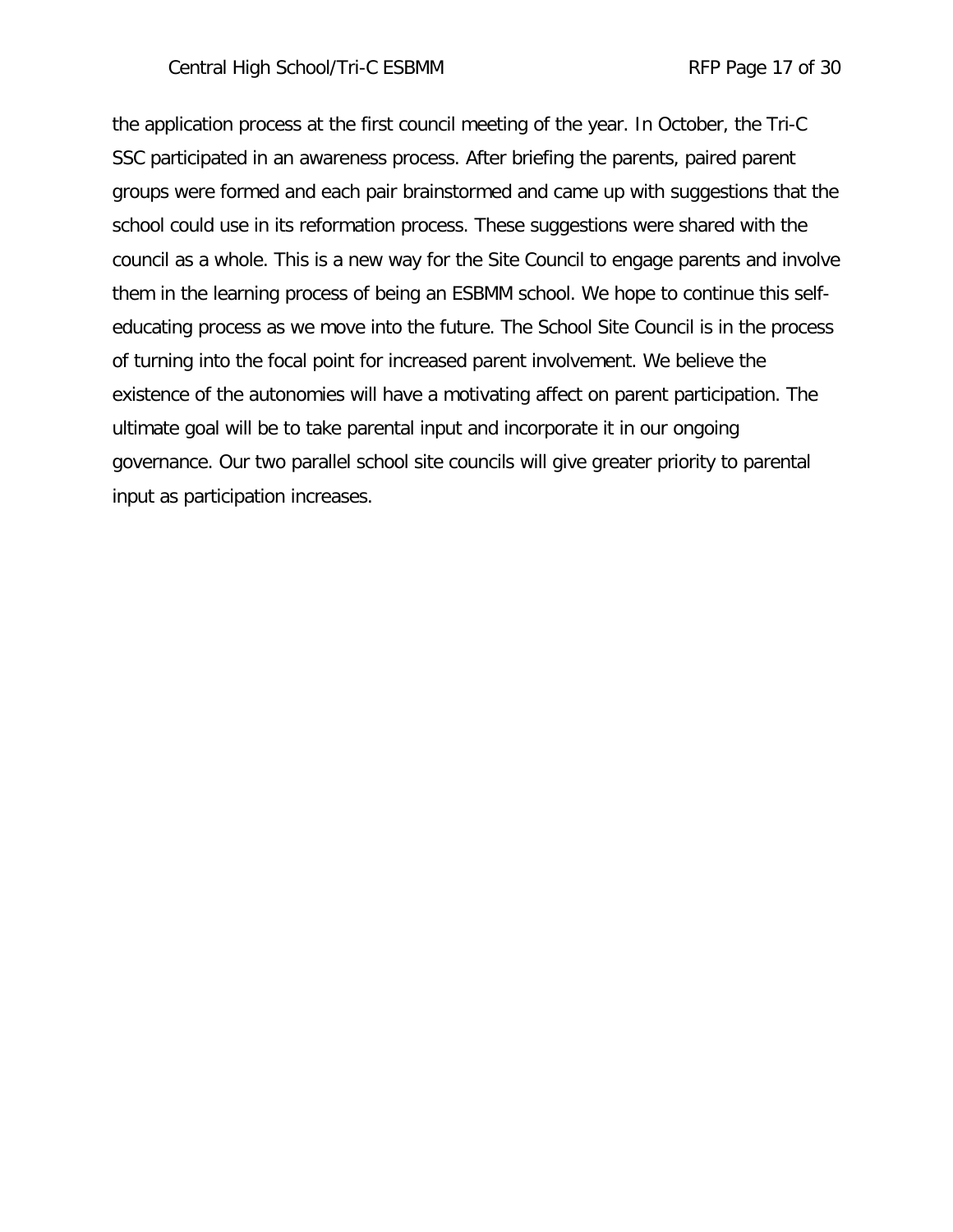# Attachment A – AYP Scores

# **Central High Adequate Yearly Progress**

<span id="page-17-1"></span><span id="page-17-0"></span>

| <b>Central High 2006-2011, AYP</b>         |           |            |           |            |            |           |           |  |
|--------------------------------------------|-----------|------------|-----------|------------|------------|-----------|-----------|--|
|                                            | 2005-     | 2006-      | 2007-     | 2008-      | 2009-      | 2010-     | $2011 -$  |  |
|                                            | 06        | 07         | 08        | 09         | 10         | 11        | 12        |  |
| Made AYP                                   | No        | <b>No</b>  | <b>No</b> | <b>No</b>  | No         | No        | No        |  |
| <b>Met AYP Criteria</b>                    | 0 of 11   | $2$ of 6   | 1 of 12   | 1 of 9     | 1 of 12    | 1 of 12   | 0 of 12   |  |
| <b>ELA Participation Rate</b>              | <b>No</b> | <b>Yes</b> | <b>No</b> | No         | <b>No</b>  | No        | <b>No</b> |  |
| <b>Math Participation Rate</b>             | No        | $No*$      | No        | <b>No</b>  | No         | <b>No</b> | No        |  |
| <b>ELA Percent Proficient</b>              | No        | <b>Yes</b> | No        | No         | No         | No        | No        |  |
| <b>Math Percent Proficient</b>             | No        | No         | <b>No</b> | No         | No         | No        | <b>No</b> |  |
| <b>Academic Performance</b><br>Index (API) | No        | <b>No</b>  | <b>No</b> | No.        | <b>Yes</b> | No        | <b>No</b> |  |
| <b>Graduation Rate</b>                     | No        | <b>No</b>  | Yes       | <b>Yes</b> | No         | <b>No</b> | No        |  |

# **Tri-C Adequate Yearly Progress**

<span id="page-17-2"></span>

| Tri-C AYP, 2006-2011                       |         |            |            |            |           |            |            |
|--------------------------------------------|---------|------------|------------|------------|-----------|------------|------------|
|                                            | 2005-   | 2006-      | 2007-      | 2008-      | 2009-     | 2010-      | $2011 -$   |
|                                            | 06      | 07         | 08         | 09         | 10        | 11         | 12         |
| <b>Made AYP</b>                            | No      | <b>No</b>  | <b>No</b>  | No         | No        | No         | No         |
| <b>Met AYP Criteria</b>                    | 0 of 10 | 3 of 6     | 5 of 6     | 0 of 10    | 0 of 5    | $1$ of 5   | $2$ of 6   |
| <b>ELA Participation Rate</b>              | No      | No         | <b>Yes</b> | No         | No        | <b>No</b>  | <b>Yes</b> |
| <b>Math Participation Rate</b>             | No      | No         | <b>Yes</b> | No         | <b>No</b> | No         | Yes        |
| <b>ELA Percent Proficient</b>              | No      | <b>Yes</b> | <b>Yes</b> | No         | No        | No         | No         |
| <b>Math Percent Proficient</b>             | No      | <b>Yes</b> | <b>Yes</b> | <b>No</b>  | No        | <b>No</b>  | No         |
| <b>Academic Performance</b><br>Index (API) | No      | <b>Yes</b> | <b>No</b>  | <b>No</b>  | No        | <b>Yes</b> | No         |
| <b>Graduation Rate</b>                     | No      | <b>No</b>  | <b>Yes</b> | <b>Yes</b> | N/A       | No         | No         |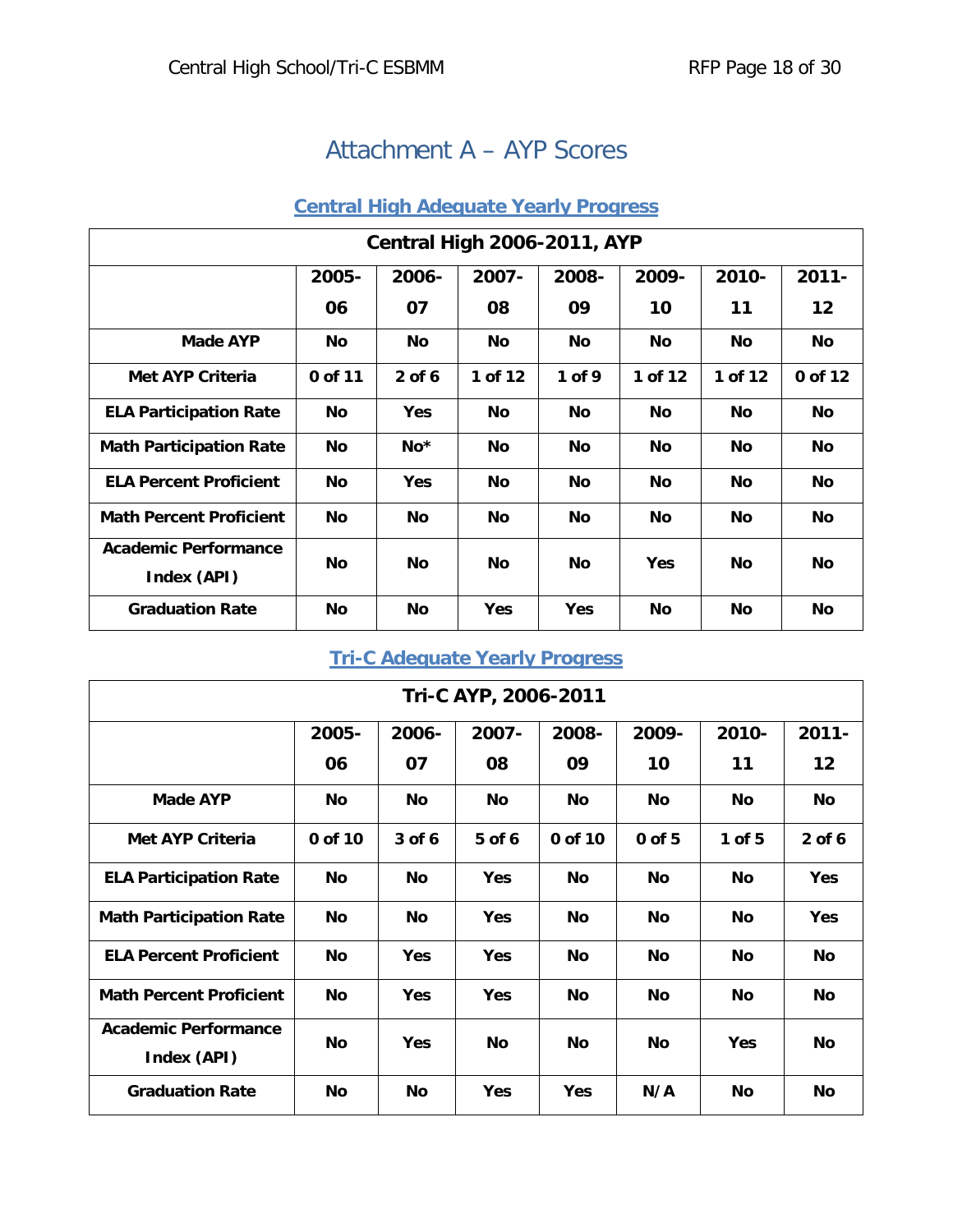# Attachment B – Site Descriptions

#### <span id="page-18-0"></span>**Abram Friedman Occupational Center (AFOC)**

This three teacher site is located downtown on Olive Street, near the 10 freeway in the Abram Friedman Occupational Center. It has served students there for over twenty-two years. The purpose of the program is to provide career and technical classes to special day class students who are also pursuing their high school diploma. Ideally, the student graduates with a vocational certificate and a high school diploma. Students frequently transition very rapidly into employment after they graduate from the program. Some students involved in internships at the Los Angeles Airport. The students are motivated to succeed by the introduction of 'real world' career and technical goals into their lives. One classroom exclusively serves students with IEPs transitioning back from the Juvenile Justice System into high school.

#### **All Peoples**

This two-teacher site has been in existence since the early 1970s. Originally named Service for Asian American Youth (SAAY), it was organized by community activists to serve the needs of Asian American students. It is located near Washington Blvd. and San Pedro Street, within the All Peoples Christian Center. With changing demographics, it now services a variety of students. Students benefit from the Center's services, such as, family support counseling, drug education and intervention, their facilities, and supportive staff. The He'Art Project is also offered here, which provides art education for students.

#### **Angel's Flight Tri-C**

This one teacher site caters specifically to runaway/unaccompanied minor youth who are temporarily housed at the homeless shelter. The classroom is located near Vermont Ave. and Santa Monica Blvd. The shelter provides transportation for various field trips to the museums, science centers, and parks, as well as additional personnel to ensure a more individualized curriculum. As a result, Angel's Flight Tri-C has consistently graduated students every year. These graduates continue their education at a nearby college. Angel's Flight also houses a Night- Work Experience Program, which caters to young working adults who want to complete their high school education.

#### **Angelus Plaza Tri-C**

This one teacher site is located on the third floor of a high rise at the corner of 3rd Street and Hill Street, in downtown Los Angeles. The high rise houses one of the largest retirement homes in the world, Angelus Plaza. The classroom's unique placement directly in the heart of the community allows students many opportunities for community service. Also, the downtown Los Angeles Library and numerous museums are only a few blocks away. The focus of this site is social and academic remediation to allow students to return to the traditional classroom or graduate.

#### **Bellevue Small Learning Community**

This two-teacher site opened in the fall of 2010 as a two-teacher site re-located from Beverly Blvd., near Alvarado Street to the Bellevue Early Childhood Education Center. Bellevue serves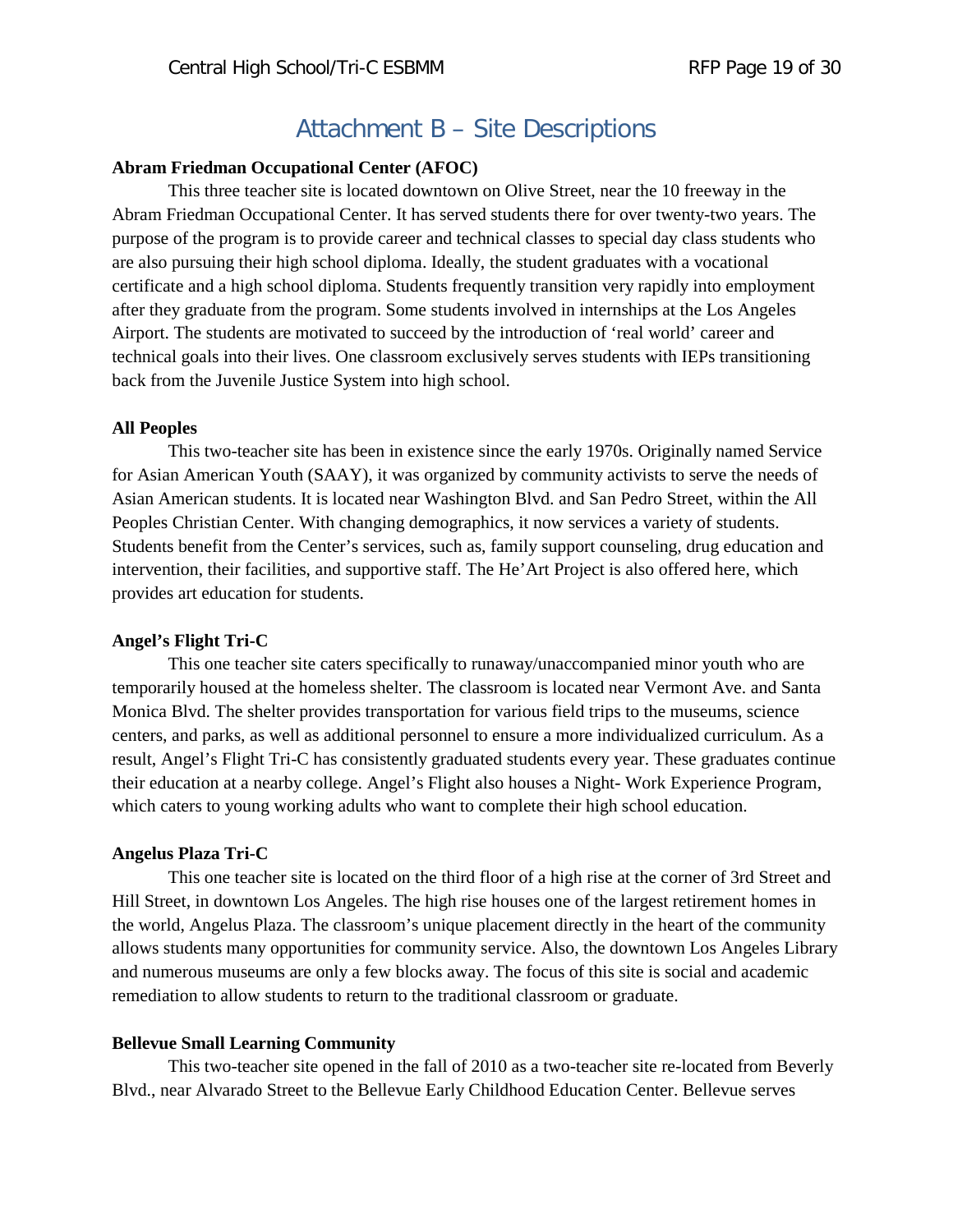students mainly from Belmont and Marshall and is one of the sites served by the He'Art Project, which provides innovative instruction in art to at-risk students. The school site also enjoys a collaborative relationship with Dixon Education and Recovery which provides various services, including case management, parenting classes, anger management, mentoring, and job training. Weekly student-led meetings are held to discuss issues related to the site.

#### **Century Wilton**

Is a newly opened (fall 2012) one-teacher special education classroom for students from the Century Wilton Housing Development who have not been successful at their home school. The students are mainly from Washington High School but the site serves 50% housing development students who are at high risk for dropping out of school.

#### **Cypress Park**

This one teacher continuation site is located at the Cypress Park Youth and Family Center. The site is north of Dodger's Stadium and south of Highland Park. The classroom serves students mainly from Sotomayor and Marshall High Schools who, due to neighborhood rivalries are unable to attend their home schools. Students work towards their high school diploma and as part of the Cypress Park Branch program. In addition to a regular high school curriculum, they must be involved in community improvement projects. Students work on their self-esteem issues and learn how to care about their community. All students do volunteer work for the Youth and Family Center. This site also works with The HeArt Project, which enables students to express their artistic talents and present them at museums and other community venues throughout Los Angeles. To add to their academic studies, students enrolled in community colleges and vocational schools on Saturdays.

#### **Del Rey Tri-C**

This three-teacher site opened in October 2007. These classes are located on the campus of Westchester High School, East of Lincoln Blvd in a former continuation school. One classroom services community day school students with IEPs. This site is supported by trained Special Education Staff. Students receive support in all academic classes. If students are eligible, they are able to receive other support services such as counseling and speech therapy. The He'Art project provides art education for the students.

#### **East Los Angeles (Belvedere)**

The East Los Angeles classroom moved to Belvedere Middle School in August of 2012 from their previous 'Door of Hope' location. The two teachers team-teach using project based learning. This instructional approach serves as an effective means to provide students with a rigorous and diversified curriculum. Students have recently re-stated a horticultural program and the parents from the parent center at Belvedere are teaching some students to knit. Students also benefit from an arts rich curriculum through partnerships with the California Institute of the Arts, Community Arts Partnership (CAP), ArtsCOOL program, and 'About Productions' ...Young Theater Works'. Employment opportunities through the 'Door of Hope' program are available from time-to-time.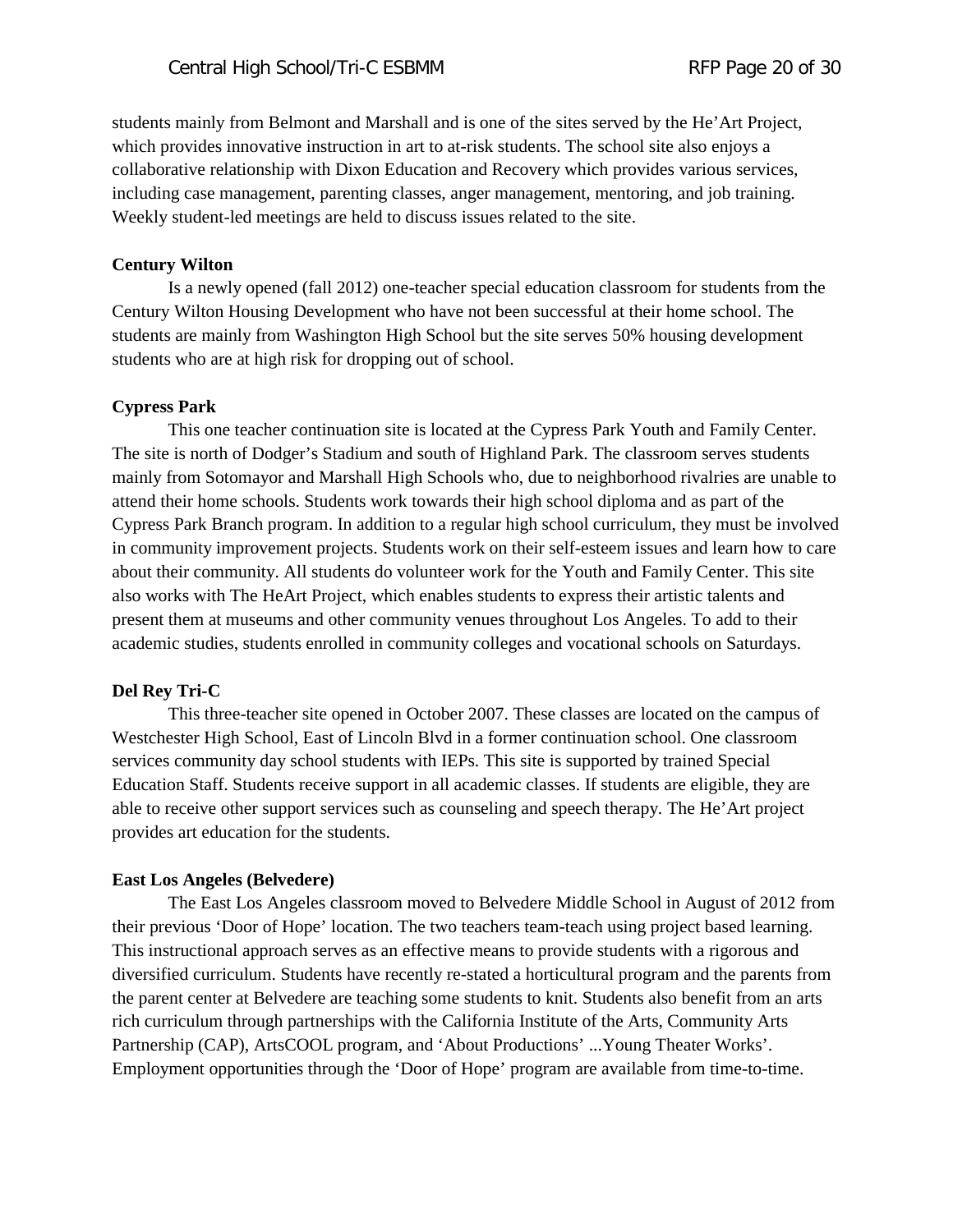#### **East Los Angeles Occupational Center**

This three-teacher site includes one general education classroom, one special day class teacher, and one business education teacher. The classrooms are located on the campus of East Los Angeles Center where teachers work together with the career and technical education teachers. Students work with Central High School teachers to complete their academic subjects. In addition to their academic classes, students take technological and vocational classes, such as computer literacy, mobile electronics and construction at the occupational center. When students graduate it is the goal that they have both a high school diploma and a technical certification.

#### **Elysian Valley Community Center**

This site is located in Northeast Los Angeles, adjacent to Dodger Stadium and the Los Angeles River. Housed in a former sweat shop, the site has been in continuous operation since 2000 enrolling students who are unable to attend Marshall High School for various reasons. With two teachers team-teaching, students are provided with a supportive and creative academic environment, which challenges young adults. Students have access to a wide variety of opportunities, including radio production, web-casting, an applied economics program that focuses on entrepreneurial and vocational training, cardiovascular "spinning" instruction, weight training, and visual arts/multimedia design. Elysian Valley encourages academic, creative, and personal growth, fostering the development of critical thinkers who will make significant contributions to our community. A night work experience program is also offer at this site.

#### **Gardena Tri-C**

This site is for students who have qualified for special education services in a special day class. The classroom consists of one special education teacher and one special education assistant. It is located in a residential community on the campus of 186th Street Elementary School with Riley High School. The school offers students an opportunity to earn their high school credits and improve their behavior in an effort to return to their home school. The length of time a student remains at the school varies. Yearly, each student's progress is evaluated by an IEP Team and/or the District's Expulsion Unit. Those who receive a satisfactory report are able to return to their home school.

#### **Harbor Occupational Center**

These two, one teacher special education classrooms are located on the Harbor Occupational Campus. The purpose of the program is to provide career and technical classes to special day class students who are also pursuing their high school diploma. Ideally, the student graduates with a vocational certificate and a high school diploma. Students frequently transition very rapidly into employment after they graduate from the program. The students are motivated to succeed by the introduction of career and technical goals into their lives.

#### **Hope Street**

Central High School/Hope Street Branch is an alternative program housed within an operational Medical Complex. The small learning community rounds out the California Hospital human services division's commitment to provide its severely depressed six-mile catchment area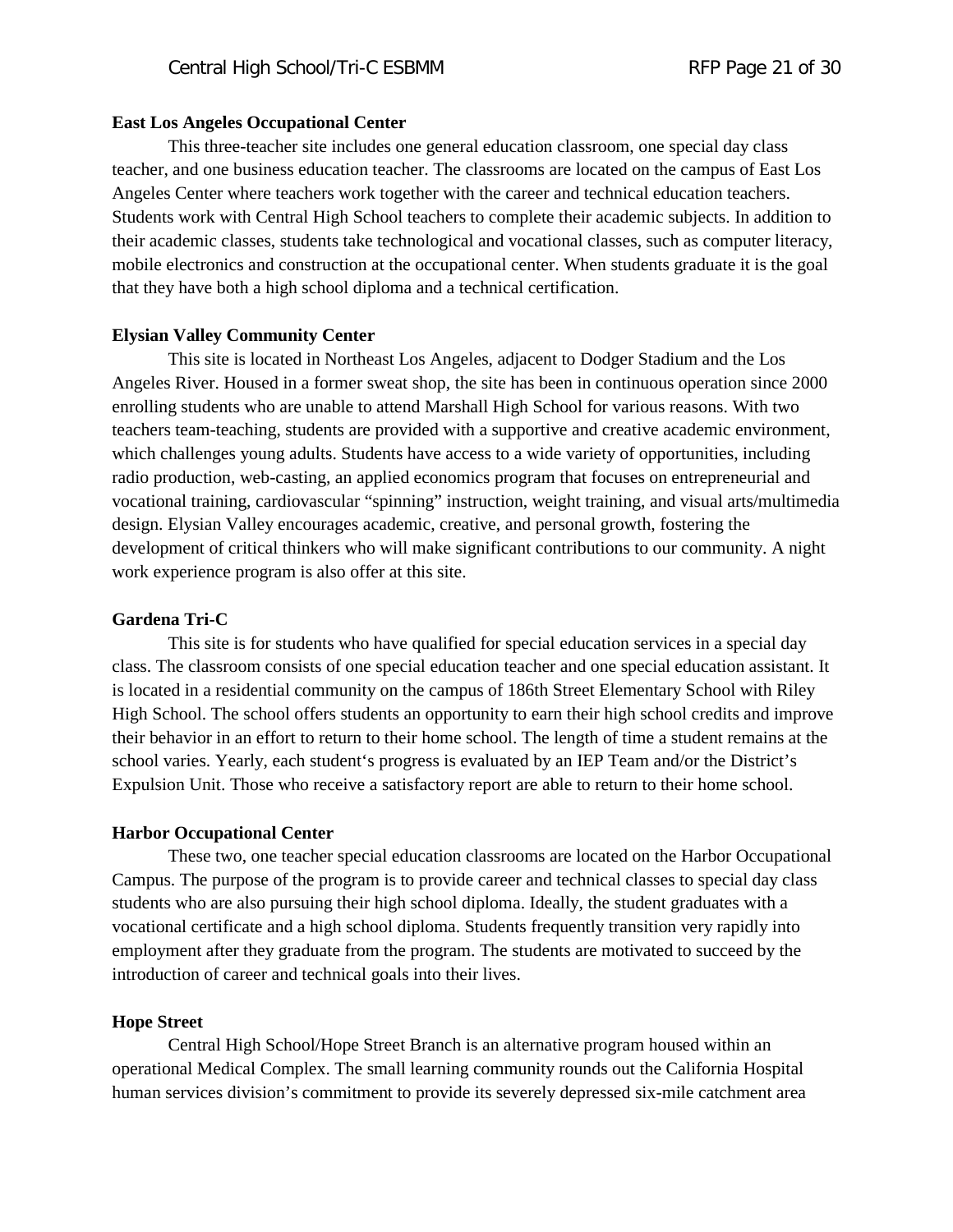with developmental services to children, ages 10 to 18. Hope Street's program is a highly enriched cognitive environment utilizing sustained reading cooperative and interactive learning methodologies to support its humanities based curriculum. Local artists come in weekly to work on art projects with students regarding substance abuse issues. Some years ago, the classroom was outfitted with several Macintosh computers, software, and a high-speed internet connection by UCLA as part of its Community Education Resource outreach program. All students are or become adept at manipulating website design, media presentation, filmmaking and editing software as an integral part of their project-based course work.

#### **Job Corps**

Job Corps was established in 1964 by the U. S. Department of Labor to help support the academic and career and technical needs of at-risk youth between the ages of 16-24. Currently there are 129 sites throughout the United States where students can enroll in GED, high school or college programs to help reach their personal and career goals. Central High School students at Job Corps attend classes in the morning and pursue their career and technical training in the afternoon. The academic classes provide coursework towards a high school diploma. Job Corps trainees live in dormitories and have access to health and dental care; they are provided career and career and technical counseling, work-based learning and placement services. The trainee can choose from approximately 50 career and technical offerings such as electronics, construction and industrial training, office and business training, health services, culinary arts and automotive occupations.

#### **La Familia**

This site is located at the Maravilla Housing Development, near Whittier blvd. and Atlantic Blvd. It was set up originally for students living in the housing development that were not attending classes. In order to live in the housing development, all children must attend school. Through the years this branch has allowed students from outside the housing development, but at least 50% of the students are from the housing development. The proximity to students' residences has allowed for much student involvement and the teacher is considered a vital part of the Maravilla Housing development. This site offers a computer lab class taught by an adult school teacher. The Total Family Support Clinic holds group sessions on drugs, relationships, self-esteem, depression, teen pregnancy, STDs and other issue facing teenagers today. Operation Read from the Los Angeles County Probation Department provides tutors for at risk teens (especially those on probation) in their reading skills.

#### **Mar Vista**

This site serves mostly students who reside within the six hundred unit complex or within one or two blocks of the Mar Vista Gardens Housing Development. This is a one teacher general education site. In the 2007-08 school year, the class moved to a new space in the complex recreation center that is more conducive to learning and has received in-kind donations of much needed furniture and supplies. A volunteer university professor from UCLA comes in to teach a computer class once a week and the students are currently learning to assemble, repair, and upgrade donated computer hardware components. The He'Art project is currently providing arts education in this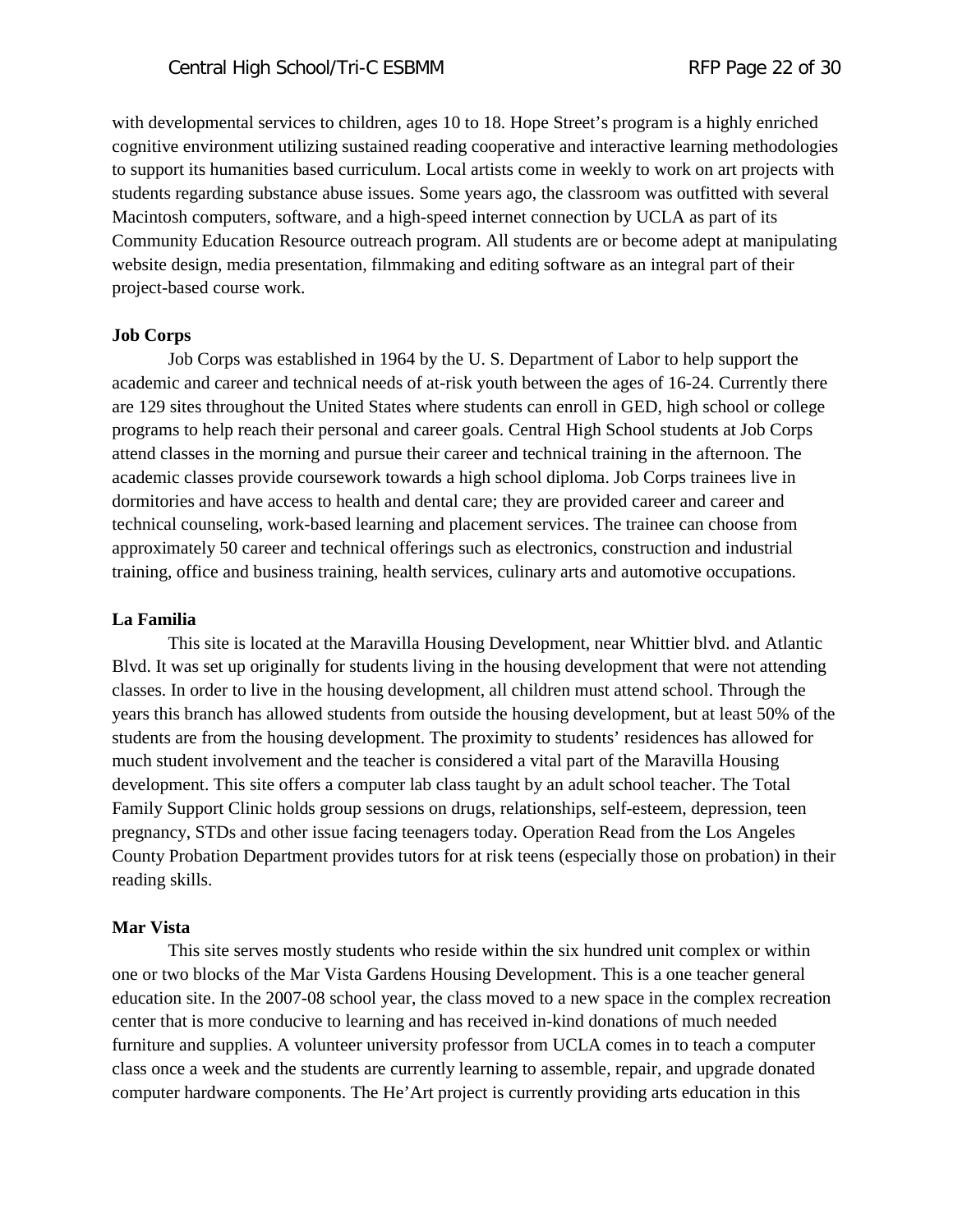classroom. The students are involved with the Wildwood school mentoring and tutoring students and have set up a garden to grow fruits, vegetables and herbs they use to augment their lunches.

#### **North Hollywood**

This one teacher continuation site is located on the campus of East Valley High school to serve students from the high schools in the area. In addition to a full academic program the students utilize the high school's athletic facilities in a learn-to-swim program and a body conditioning program.

#### **North Valley Occupational Center**

There are two single teacher classrooms on the campus. The purpose of the program is to provide career and technical classes to special day class students who are also pursuing their high school diploma in the North Valley area. Ideally, the student graduates with a vocational certificate and a high school diploma. The students are motivated to succeed by the introduction of 'real world' career and technical goals into their lives. One classroom exclusively serves students with IEPs transitioning back from the Juvenile Justice System into high school.

#### **Shatto**

Shatto is a two-teacher site located in an office building in the Pico-Union area. The teachers divide the student's instructional time based on their subject matter needs. One teacher teaches math and the other sciences. The both teach different levels of English and social studies. Teachers have worked build a strong environment of trust and caring and communication with both students and parents.

#### **Silver Lake**

This branch of Central High School was created in 2001 in partnership with Citibank of California. Citibank provided the building funds and classroom space to create this school as a community commitment. It is a one-teacher site. The class serves at-risk students from the Silver Lake-Eagle Rock area who have not been successful in the large traditional high school settings. The class provides individualized standards based instruction in all core subject areas. The site partners with HeArt Project, a non-profit visual and performing arts program that brings professional artists into our school on a regular basis.

#### **Sojourner Truth**

Located in the West Adams District, this site has been an integral part of Los Angeles African-American community for over 100 years. Started in 1907, and named after the famed feminist/abolitionist, Sojourner Truth, it originally served as a finishing school for African-American women, giving them a place to live and training them for the job market in fields such as nursing, teaching, and secretarial work. In 2004, Central High School established a continuation school program here offering a complete and rigorous high school academic program.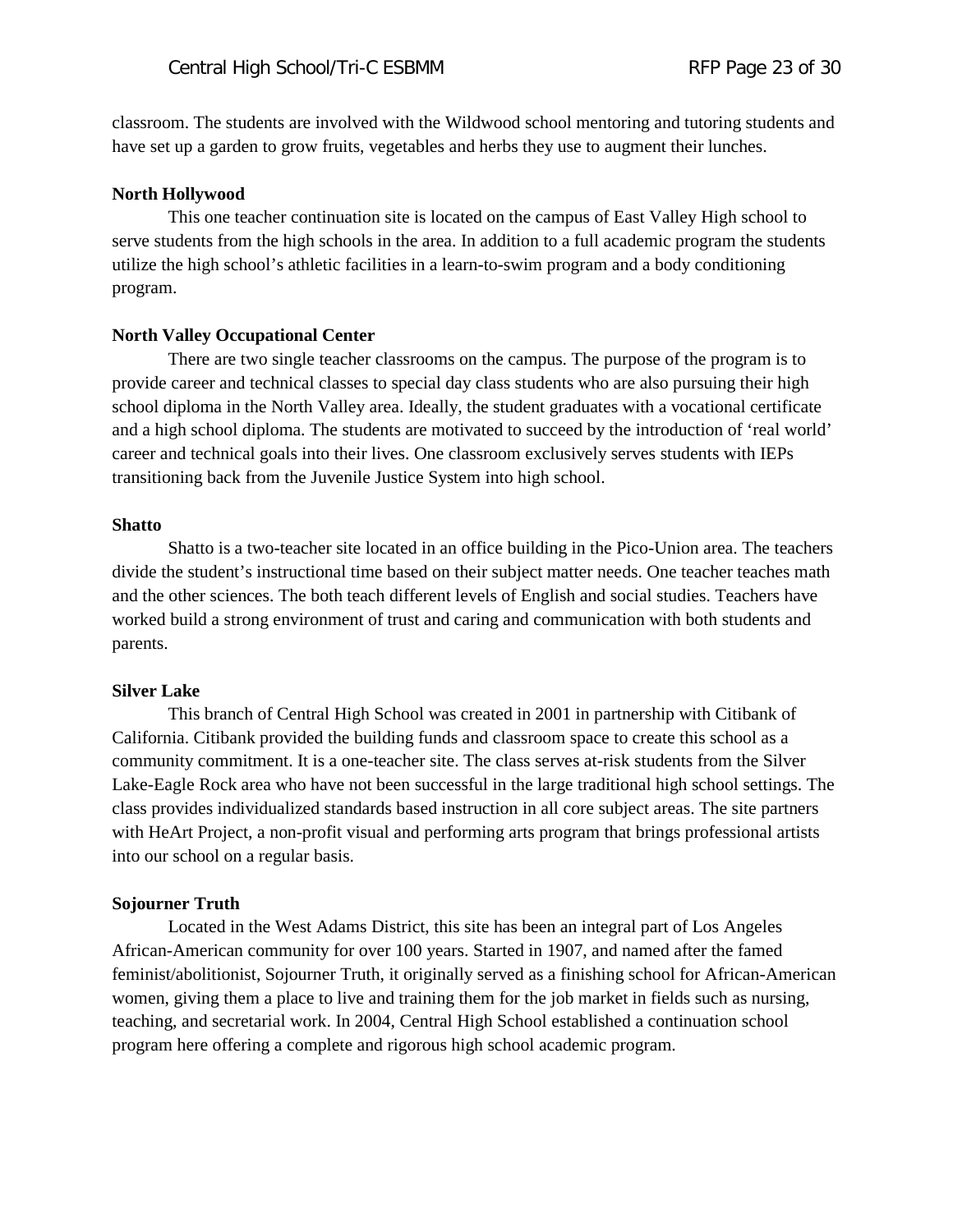#### **Toland Way**

The site is a two-teacher site recently moved from the Highland Park area. One classroom is a special education classroom. The site serves students from the Eagle Rock area and is located besides the campus of Toland Way elementary in a closed ECE building. The teachers team teach using use total inclusion and a variety of instruction approaches including project based learning, lecture, direct instruction, small groups and individualized instruction. The Total Family Drug, Alcohol and Gang intervention program works weekly with students. The teachers have started to develop a relationship with the elementary school to foster opportunities to collaborate in a garden and paint murals.

#### **Total Family**

Total Family is a one teacher CDS/Tri-C classroom located in a center devoted to drug, alcohol and violence diversion. In addition to a complete high school diploma program students have constant access to counselors and intervention. Parents are involved in the family counseling and support groups held by Total Family at the site. Students may spend a semester or longer in intervention until they are able to return to their home schools.

#### **United American Indian Involvement**

This is an instructional program that provides a culturally sensitive high school curriculum for American Indian (A/I) youth who are in need of an alternative program to complete high school. This classroom was founded in 2004 in partnership with United American Indian Involvement, Inc., the oldest health and social services organization in Los Angeles County serving the Southern California American Indian community. The site's mission is to provide academic, health and social services, which are culturally responsive to the needs of our American Indian youth and their families. Students develop leadership skills from their Service Learning Projects with A/I Healthy Families and the National A/I Diabetes Prevention Program. They receive medical, counseling and career education from the UAII staff.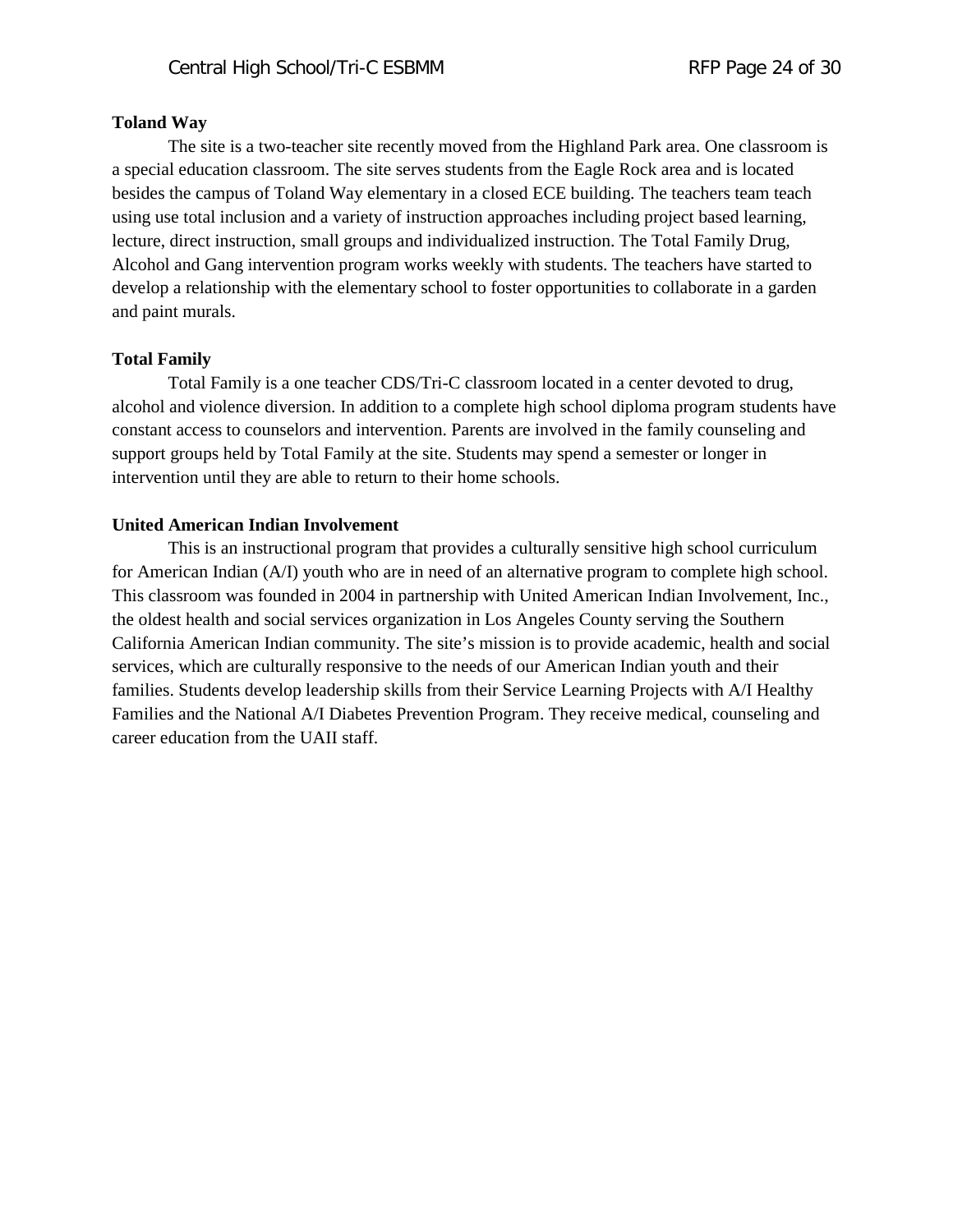# Attachment C – Enrollment by Disability Status

# <span id="page-24-1"></span><span id="page-24-0"></span>**Central HS Enrollment by Disability Status**

The following shows the past and current enrollment of Central HS according to disability status. Several items should be noted. The first is that it would appear that attendance is lower this year than is years prior. This is due to our enrollment system. Instead of getting a steady cohort of students from specific high schools, we accumulate individual students as the year goes on. The second point is that the percentage of enrolled special education students is far higher than at a traditional school. This contributes to our performance on state testing and other accountability metrics.



The Individuals with Disabilities Education Act (IDEA) mandates that students with disabilities are provided a "free appropriate public education" (FAPE) that emphasizes special education and related services designed to meet their unique needs and prepares them for employment and independent living."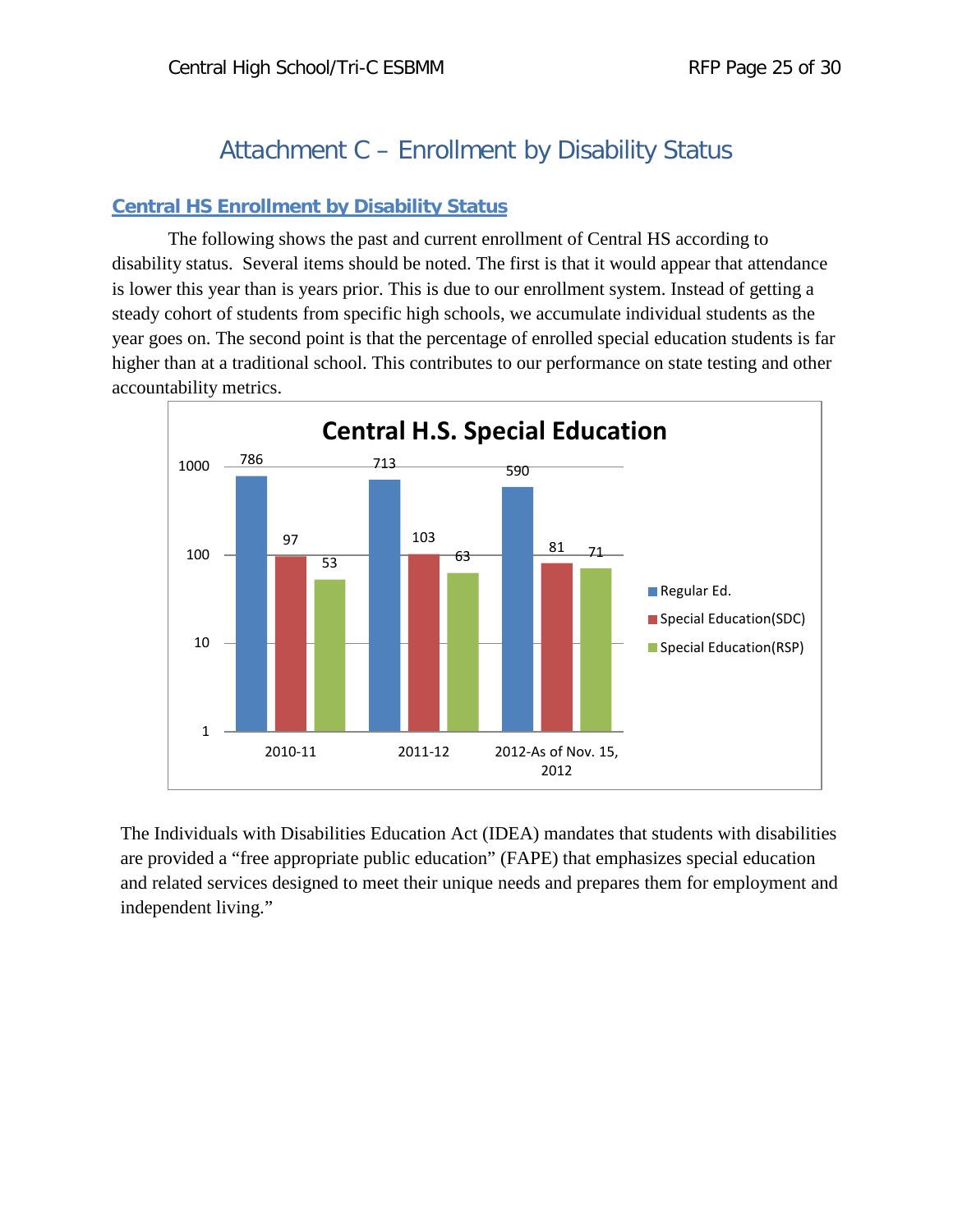### <span id="page-25-0"></span>**Tri-C Enrollment by Disability Status**

The following is the enrollment of Tri-C according to disability status. Please note that in contrast to traditional schools, Central High School/Tri-C enrolls more SDC students than RSP. This is due to the limited support in Options schools of students with disabilities.



The law allows for the alternative placement of special education students with behavioral problems, in addition to non-public school assignments.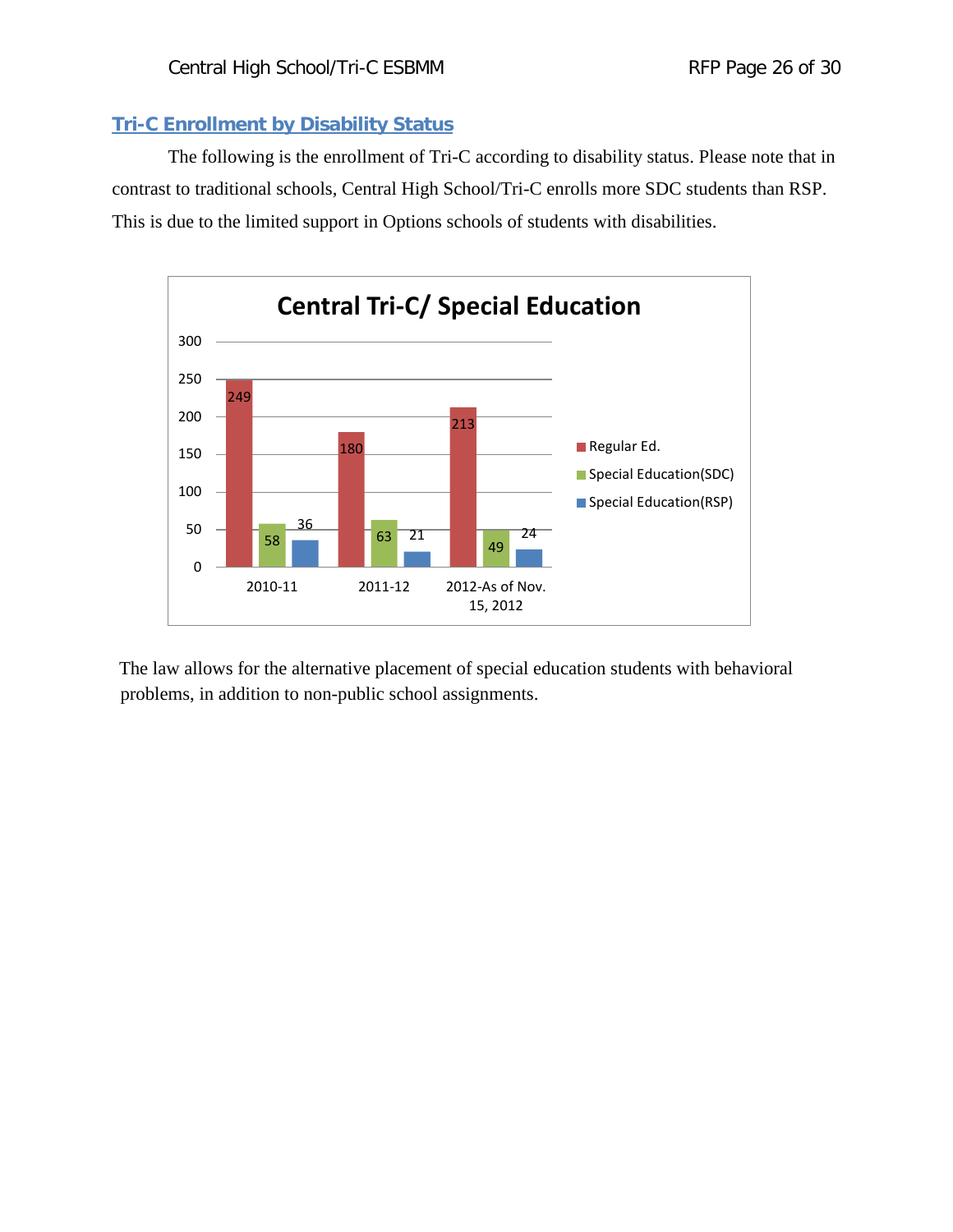# Attachment D - Tri-C Enrollment by Placement

As a raison d'être of Tri-C, students are enrolled from a variety of reasons and from different agencies. The following charts show where the students are coming from and the category of expulsion students that are enrolled.

### **Placement by Agency**

<span id="page-26-0"></span>

<span id="page-26-1"></span>Community Day Schools (CDS) were established by Assembly Bill 922 (Chaptered 974, Statutes of 1995) and amended in 1998 by AB 1845. The schools are for pupils in kindergarten through grade 12 as an educational placement option for expelled and other high at-risk students (E.C. Sections 48660-48666). The law also allows for the alternative placement of special education students with behavioral problems, in addition to non-public school assignments.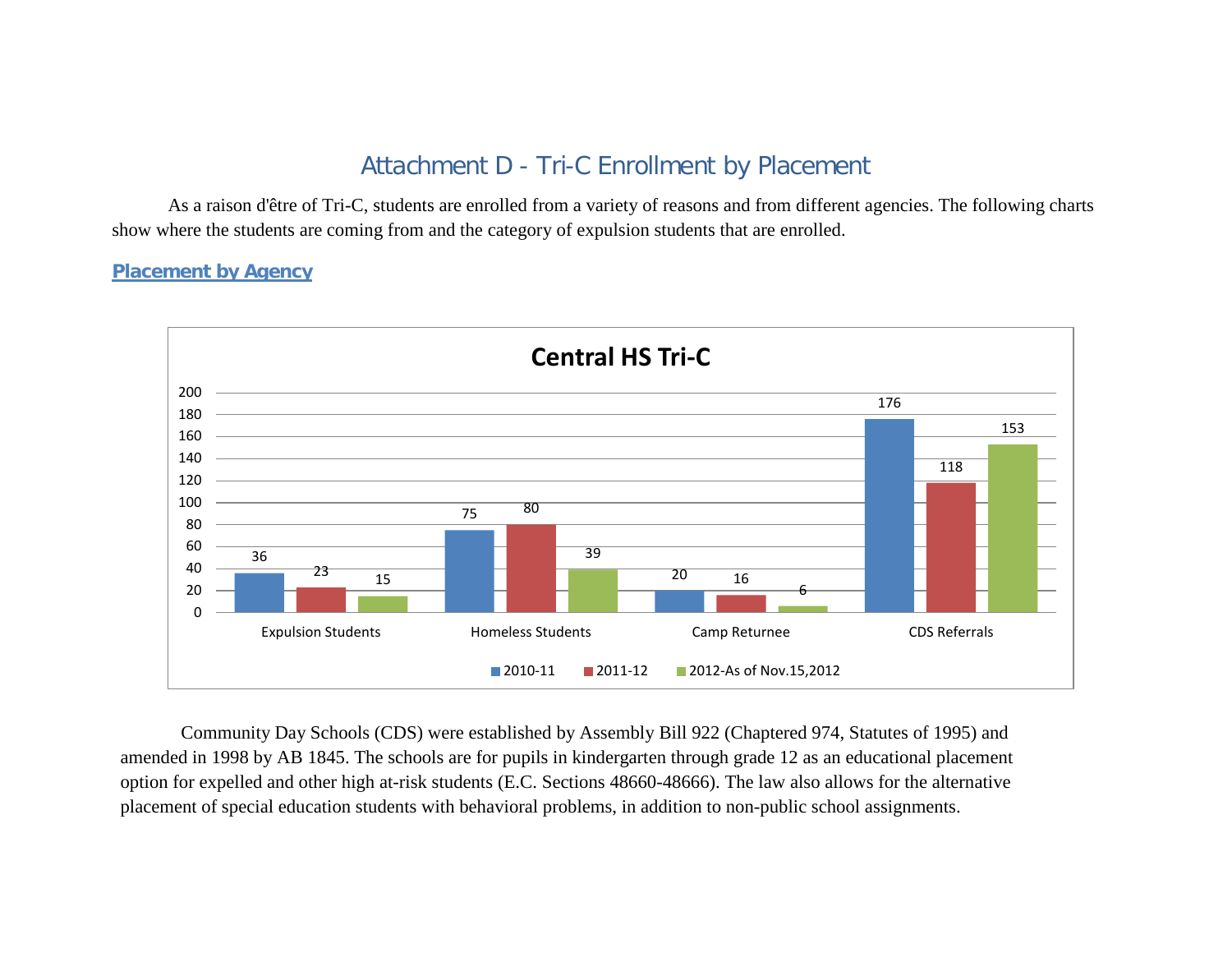# <span id="page-27-0"></span>**Tri-C Enrollment of Expulsion Students**



Students recommended for expulsion and expelled students with suspended enforcement are assigned to the CDS program by the Educational Options Placement Unit (E.C. Sections 48660-48666).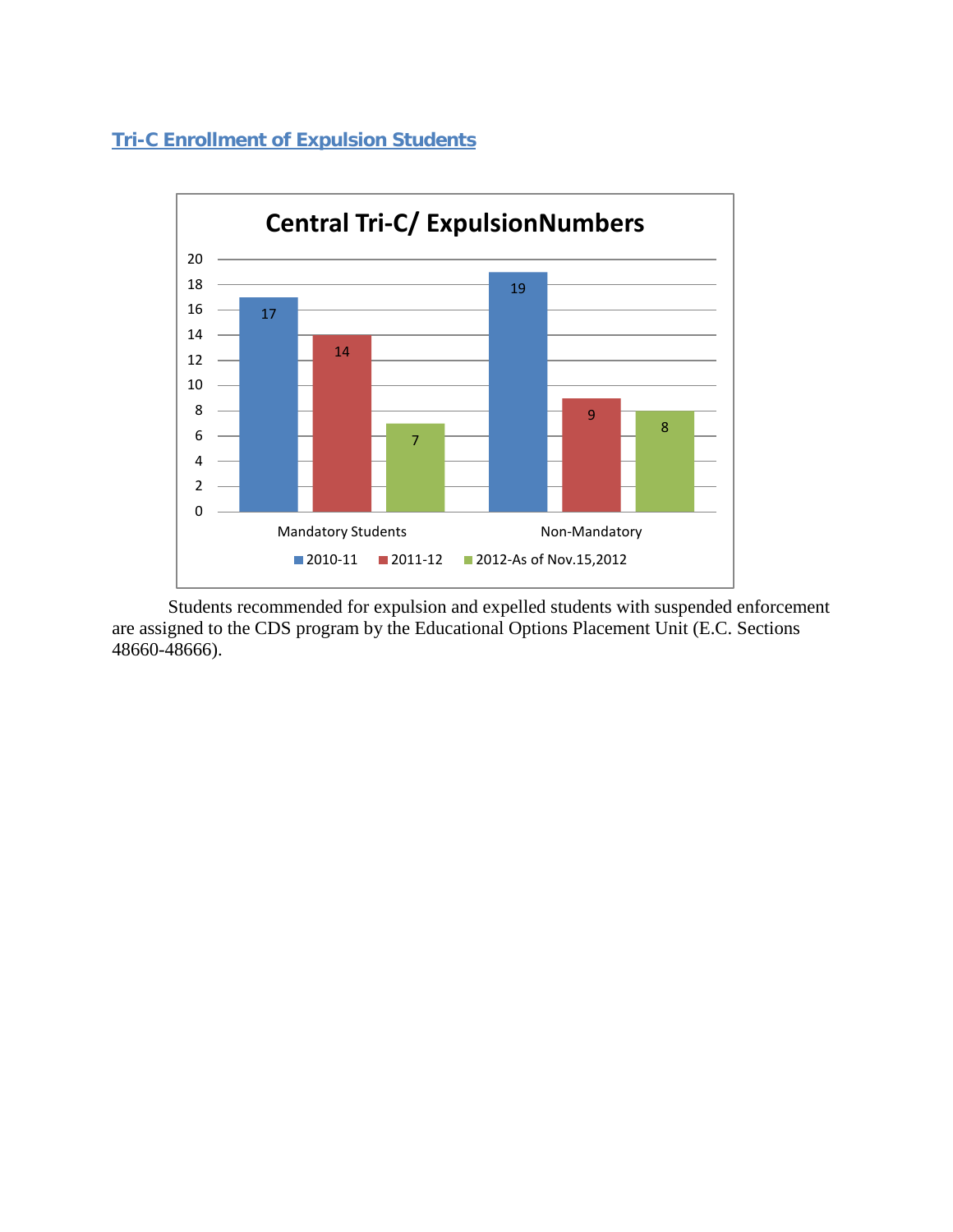# <span id="page-28-0"></span>**Tri-C Expulsion Students as a Portion of Total Enrollment**

The *expulsion* of a student is the most severe disciplinary action a school district can take in response to student misconduct. Expulsion results in the prolonged removal of a student from the regular school program and should be considered only in the most severe cases or when the state mandates a recommendation to expel for the misconduct.

*CDS referrals* are those students who exhibit any of the following behaviors: history of excessive behavioral problems, repeated academic failure, negative peer-group involvement, lack of interest/motivation in school, and attendance problems.